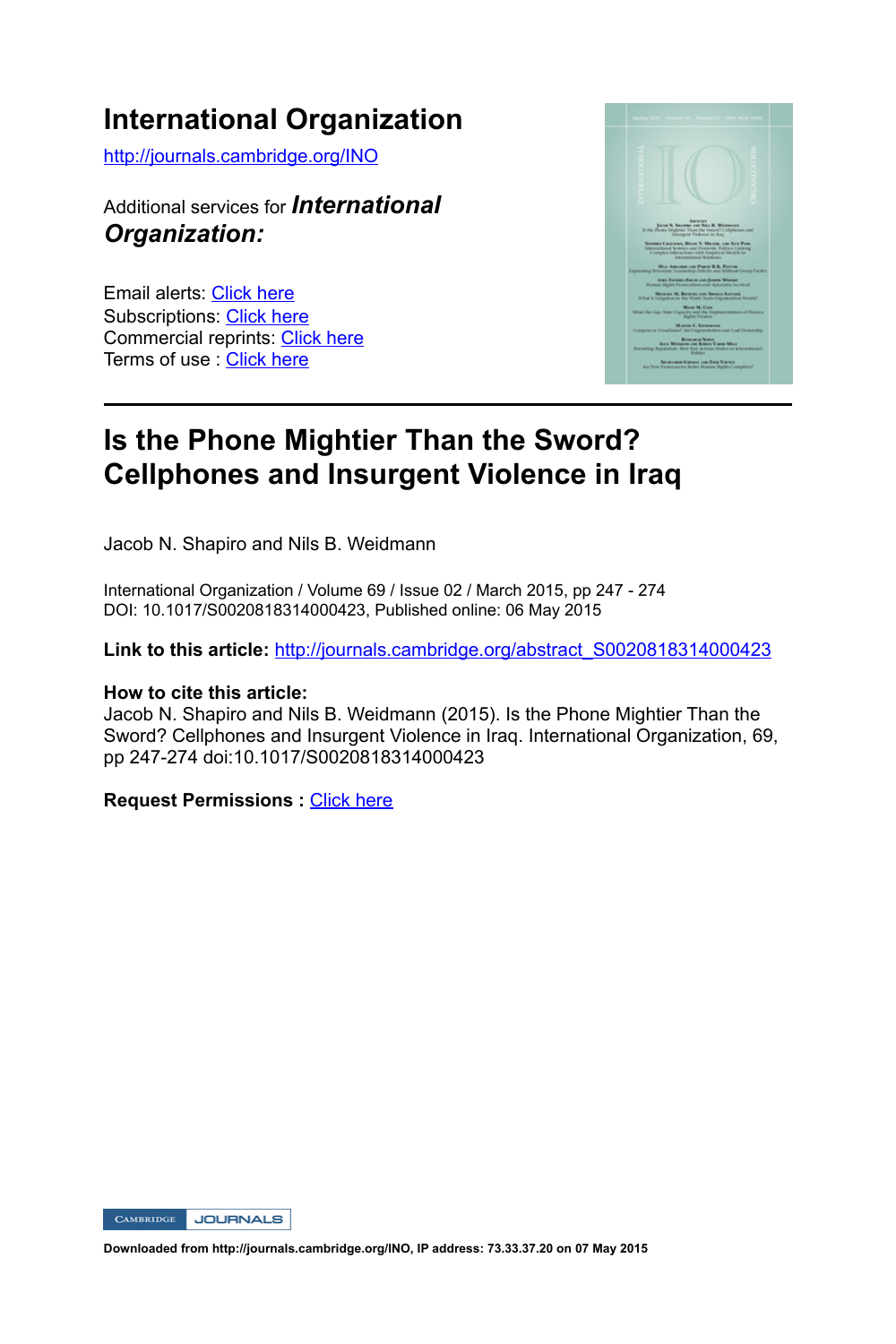# Is the Phone Mightier Than the Sword? Cellphones and Insurgent Violence in Iraq

Jacob N. Shapiro and Nils B. Weidmann

Abstract Does improved communication provided by modern cellphone technology affect the rise or fall of violence during insurgencies? A priori predictions are ambiguous; introducing cellphones can enhance insurgent communications but can also make it easier for the population to share information with counterinsurgents and creates opportunities for signals intelligence collection. We provide the first systematic micro-level test of the effect of cellphone communication on conflict using data on Iraq's cellphone network (2004–2009) and event data on violence. We show that increased mobile communications reduced insurgent violence in Iraq, both at the district level and for specific local coverage areas. The results provide support for models of insurgency that focus on noncombatants providing information as the key constraint on violent groups and highlight the fact that small changes in the transaction costs of cooperating with the government can have large macro effects on conflict.

In 2007, cellphone subscriptions reached 3.3 billion worldwide, which corresponds to half of the world's population.<sup>1</sup> The increase in wireless communication has been one of the most important technological advances of the past two decades. There are plenty of reasons to be enthusiastic about this progress. For example, economists have shown that improved mobile communications can enhance market performance in Indian fishing communities and reduce price dispersion in grain markets in Niger.<sup>2</sup> At the same time, however, there are circumstances under which cellphone communication can have more pernicious effects. Governments are increasingly afraid

The authors thank Zain Iraq for generously sharing data on their cellphone towers. Patson Anius, Walid Jallo, Alberto Lopez, Tijjay Majiyagbe, Lewis Shade, and Frederic Wohl provided critical insights into the construction of the Iraqi cellphone network. Our anonymous reviewers, the IO editorial team, and seminar participants at Colombia, Georgetown, Harvard, the Harris School, Michigan, Pennsylvania, Princeton, and Stanford Universities honed this article with their incisive comments. Our students and colleagues with operational experience in Afghanistan and Iraq provided valuable insights regarding mechanisms and many informative anecdotes. Josh Martin and Thomas Scherer provided fantastic research assistance throughout the project. Thanks to Josh Borkowski and Zeynep Bulutgil for conducting the coding of ethnic populations at the district level. This material is based on work supported by the Air Force Office of Scientific Research (AFOSR) under Award No. FA9550-09-1-0314, by the National Science Foundation (NSF) under Award No. CNS-0905086, by the Army Research Office (ARO) under Award No. W911NF-11-1-0036, and by the Alexander von Humboldt Foundation under a Sofja Kovalevskaja Award. Any opinions, findings, and conclusions or recommendations expressed in this publication are those of the author(s) and do not necessarily reflect the views of AFOSR, United States Department of Defense, NSF, or ARO.

<sup>1.</sup> Tamo Virki, "Global Cellphone Use at 50 percent," Reuters (Internet ed.), 29 November 2007.

<sup>2.</sup> See Jensen [2011;](#page-27-0) and Aker [2010](#page-26-0).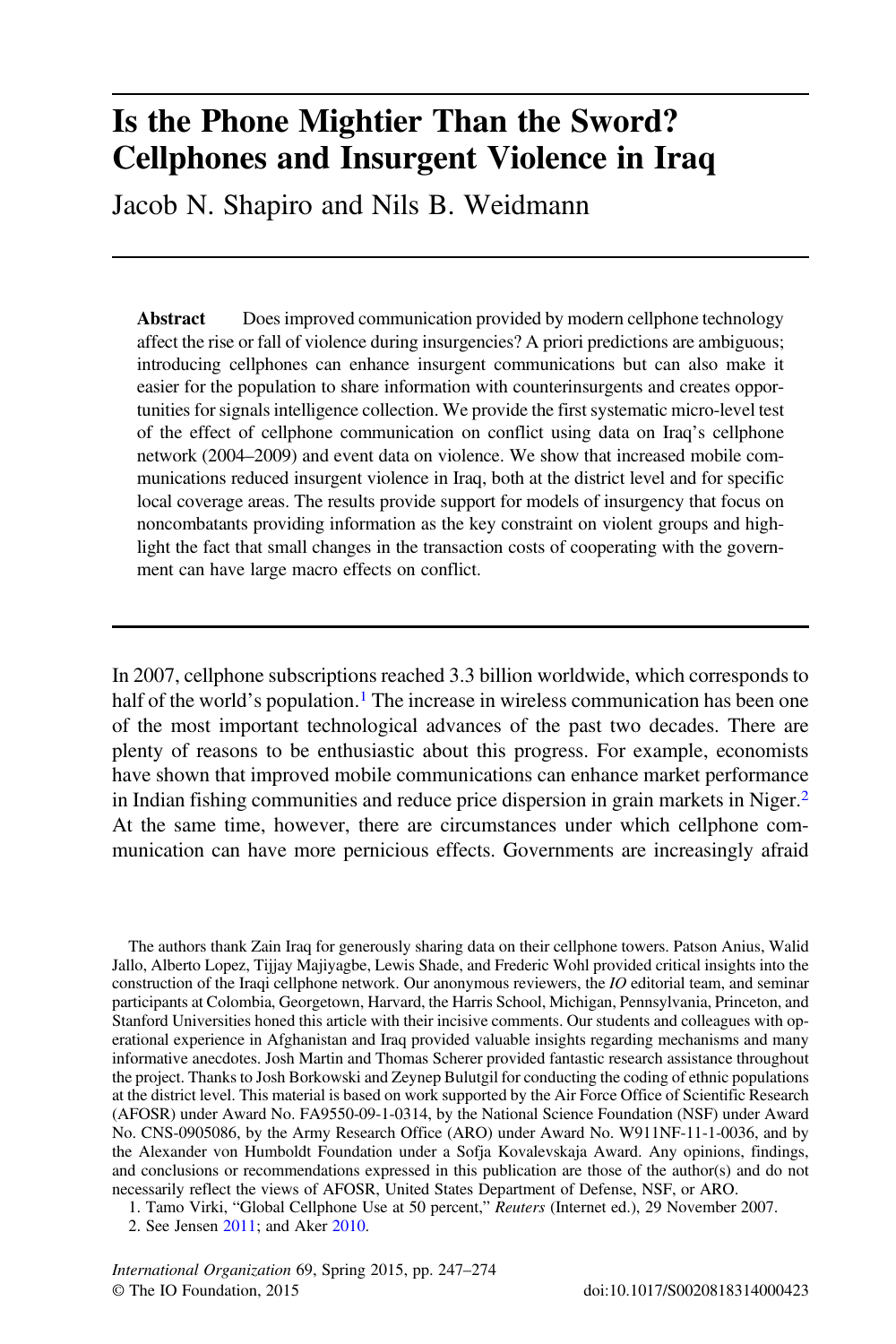of the potential for collective mobilization that is introduced by modern communication technology. During the early 2011 protests in Egypt, for example, the Hosni Mubarak government shut down all cellphone communications in an attempt to stop the large crowd of protesters from growing.<sup>3</sup> Analysts of organized crime, terrorism, and insurgency have long argued that the spread of cheap and reliable mobile communications will open up new organizational models for terrorists and rebels.<sup>4</sup> Indeed, recent work shows that cross-nationally the correlation between the introduction of cellular coverage and conflict may be positive, at least in Africa.<sup>5</sup>

If cellphone communication is conducive to subversive action, insurgents should be among the keenest adopters of this technology. Anecdotal evidence from Iraq suggests this is the case, with press reports calling cellphones an "explosive tool for insurgents<sup>"6</sup> and some arguing that mobile communications enabled a "networked" insurgency" in Iraq.<sup>7</sup> That cellphones can be key infrastructure for insurgent communication is corroborated by the observation that although insurgents in Iraq frequently attacked water and electricity networks, they carefully spared the cellphone network,<sup>8</sup> and even threatened telecommunication companies for not doing enough to maintain their network.<sup>9</sup> This pattern from Iraq contrasts with anecdotes from Afghanistan during the same period, where the Taliban insurgents seemed afraid of cellphone technology. In an attempt to prevent villagers from calling in tips to the military forces, they issued decrees ordering all cellphone towers to be turned off at night and they attacked and destroyed cellphone towers for the same purpose.<sup>10</sup>

Theoretically it is not obvious whether or how the availability of cellular communications influences political violence. Cellphones make collective action easier; equipped with light, mobile communication devices, insurgents can easily coordinate actions, execute attacks, and quickly react to counterinsurgency operations.<sup>11</sup> Following this line of reasoning, increased cellphone availability should lead to higher levels of violence. At the same time, however, cellphone availability could

3. Matt Richtel, "Egypt Cuts Off Most Internet and Cellphone Service," New York Times, 29 January 2011, A13.

4. See, for example, Arquilla, Ronfeldt, and Zanini [1999](#page-26-0); and Andreas [2002](#page-26-0).

5. Pierskalla and Hollenbach [2013](#page-27-0).

6. "Cellphone Technology an Explosive Tool for Insurgents," Washington Times (Internet ed.), 7 March 2005.

7. Muckian [2006.](#page-27-0)

8. Jon Brand, "Iraqi Insurgents Target Water and Electricity, but Spare the Cellphone." PBS Newshour Extra, 29 January 2007.

9. Ryhs Blakely, "Terrorists 'Threaten' Iraq Mobile Operators," The Times (Internet ed.), 22 July 2005. 10. See Yaroslav Trofimov, "Cell Carriers Bow to Taliban Threat," Wall Street Journal (Internet ed.), 23 March 2010; and Noah Shachtman, "Taliban Threatens Cell Towers," Wired (Internet ed.), 25 February 2008. Unfortunately, we cannot identify the causal impact of cellphones on violence in Afghanistan because there is no source of plausibly exogenous variation in the timing of cell tower construction there. Shapiro has worked with the largest cellular provider in Afghanistan on research projects since early 2011 and it is clear that (1) violence and potential violence were major considerations for them throughout their build-out; and (2) they often had to turn towers on and off at the request of local Taliban commanders.

11. See, for example, Cordesman [2005](#page-27-0); Leahy [2005;](#page-27-0) and Strother [2007](#page-27-0).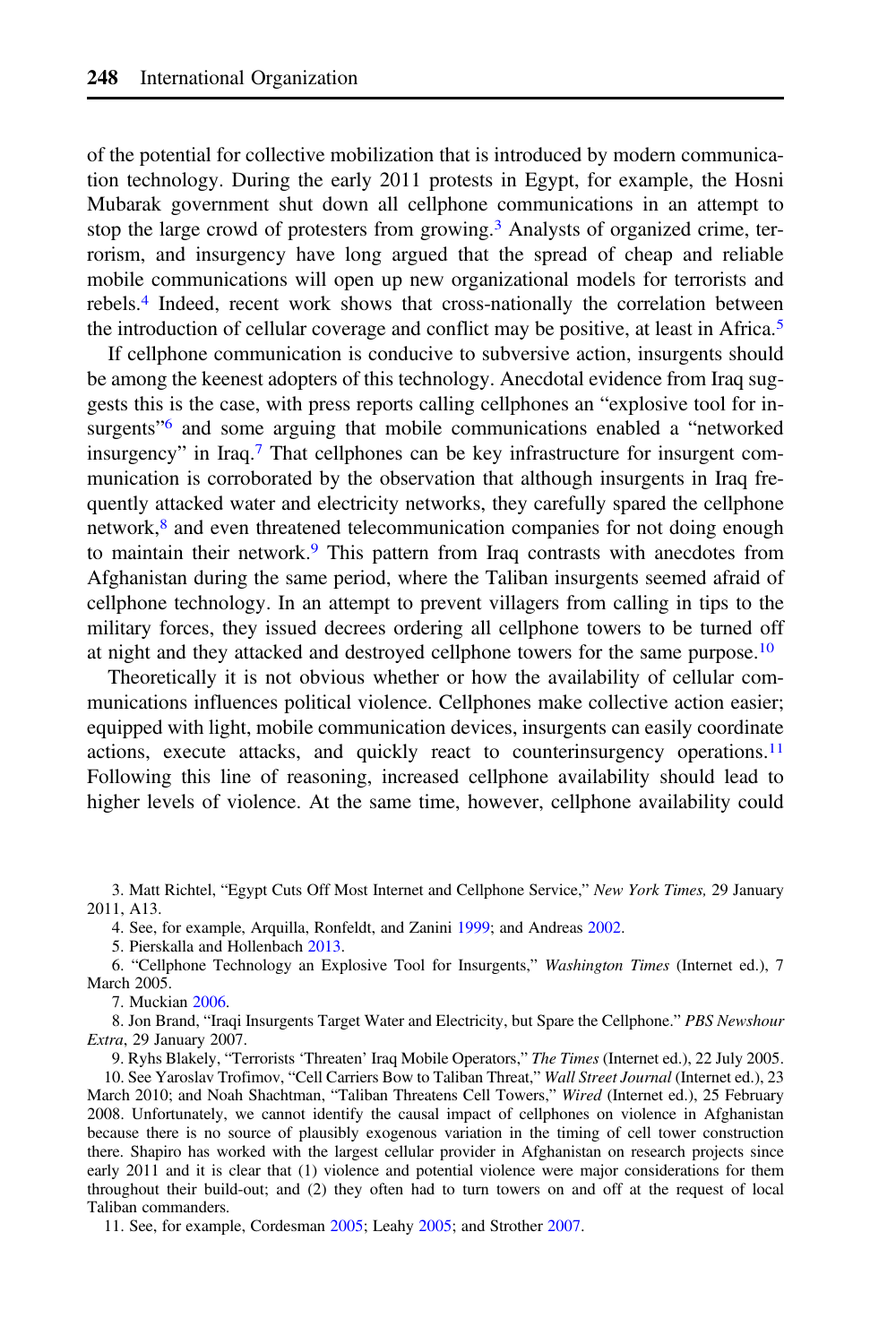benefit counterinsurgents. In general, cellphones make it easier for the population to share information about insurgent activity, and to safely and anonymously call in tips. If this were true, and if the population's provision of information to counterinsurgents were generally the binding constraint on the production of violence, then greater cellphone availability would lead to less violence.<sup>12</sup> On the other hand, insurgent use of cellphones may create operational vulnerabilities given many governments' limited ability to monitor them.

We make the first systematic micro-level attempt to examine whether cellular communications networks are security enhancing or not. Using detailed data on cellphone networks and violence in Iraq for 2004 to 2009, we estimate the effect of cellphone network expansion on insurgent violence at two levels. First, because the insurgency was organized regionally, we conduct a district-level analysis, assessing whether increased coverage at the district level is associated with changes in violence. We find that better coverage at the district level leads to a clear and robust decrease in insurgent attacks for most of the war. Second, to provide evidence on the mechanisms behind the main district-level effects, we study the local effect of cellphone towers within specific coverage areas. Using a spatial-temporal difference-in-difference design, we show that after a tower is turned on, there is a large drop in the number of improvised explosive device (IED) attacks in the area around towers that introduce substantial new coverage, but not around towers that merely increase existing capacity. This finding is especially striking as cellular coverage opens up a broad range of technologies for fusing IEDs. Importantly, these effects extend a bit beyond the immediate coverage area of new towers. Since insurgents in Iraq organized in units that covered areas larger than immediate coverage areas this pattern is consistent with our interpretation that the violence reduction engendered by turning on new coverage reflects an increased ability of counterinsurgents to act against militants.

These results should inform the theoretical literature on nonstate conflict in two ways. First, they highlight the centrality of civilian decision making over information provision in determining equilibrium levels of violence in civil conflicts. Specifically, our results show that in a conflict where rebels faced a militarily competent government (that is, Iraq and its US allies), exogenous reductions in the costs of communication (costs that should have increased the productivity of labor for rebels) led to reduced violence. This is powerful evidence for the theoretical approaches that focus on information sharing by civilians as the binding constraint on insurgent violence, and offers further evidence for the criticality of local information that numerous scholars have highlighted.<sup>13</sup> Second, and more broadly, the results show that small changes in the transaction costs for communication can have dramatic effects

<sup>12.</sup> For a workhorse three-actor model in which information is the key constraint on insurgents, see Berman, Shapiro, and Felter [2011.](#page-27-0) For a two-actor model that considers both labor and information constraints on insurgency that has similar implications for what happens when the ability to share information safely increases, see Vanden Eynde [2011.](#page-28-0)

<sup>13.</sup> For a three-actor model in which insurgents make a strategic choice to limit violence in response to civilians' subsequent decisions about information sharing, see Berman, Shapiro, and Felter [2011.](#page-27-0) For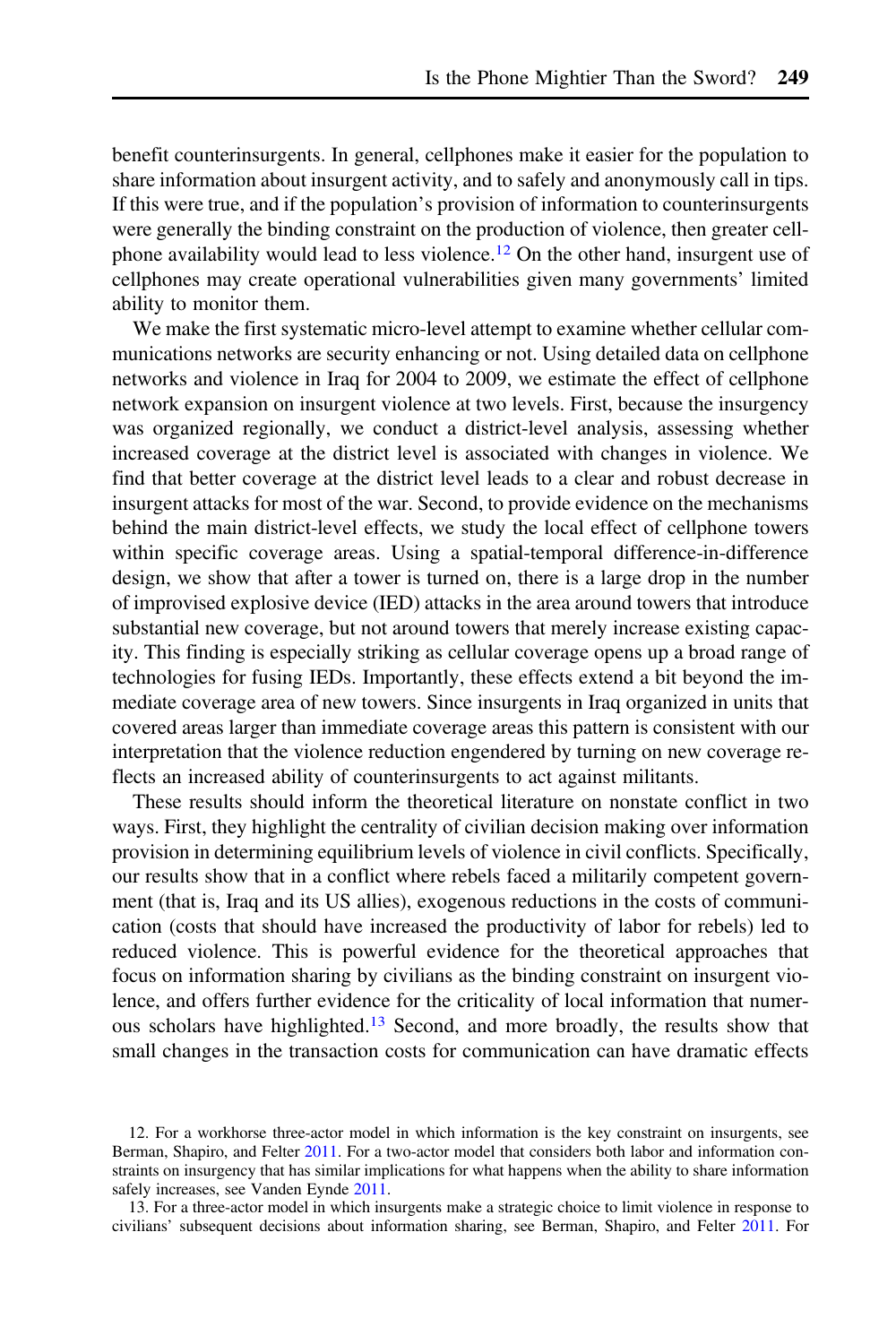on levels of violence. In our tower-level analysis the introduction of coverage decreases violence by about 40 percent from the mean level in areas that receive new coverage at some point. This is a considerable effect, especially given that constructing a cellular tower in Iraq was quite cheap, between \$50,000 and \$200,000 according to Zain Iraq—the nation's largest cellphone provider. This result has implications for theoretical models of civil conflict, but also important consequences for policy. While it is typically assumed that violence reduction is costly, we show that it need not be; relatively simple and inexpensive measures can be very effective under the right circumstances.

# Cellphones and Insurgent Violence

Theories of insurgent violence and collective action provide conflicting predictions about the impact of introducing cellular communications into areas with ongoing violence. In the context of the recent uprising in the Arab world, modern communication—and in particular cellphone technology—is frequently mentioned as a key catalyst of rebellion because it facilitates collective action. The argument is that by making it possible for people to coordinate mass protest, these technologies play a key role in toppling autocratic regimes and paving the way for democracy.<sup>14</sup> This thinking is rooted in the social movements literature, which has shown that efficient communication critically affects a movement's capability for organizational mobilization.<sup>15</sup> In a different context, however, fast distribution of information between the members of a movement could also foster less favorable outcomes. During an insurgency, cellular communication technology could lead to increasing violence by making it easier for insurgents to coordinate attacks, mass forces, and by operating in a coordinated fashion without a defined chain of command.

The best evidence to date on the average impact of mobile communications on conflict across countries comes from studying the impact of introducing mobile communications on  $55 \times 55$  km grid cells in Africa.<sup>16</sup> There the introduction of new cellular coverage is associated with a .5 to 1 percentage point increase in the probability of an armed conflict event being recorded in the Uppsala Conflict Data Program (UCDP) Georeferenced Event Dataset (UCDP GED) in the following year.<sup>17</sup> From a theoretical perspective, many governments in Africa lack the means to exploit information provided about insurgents, and so the constraints to insurgent violence could

- 16. Pierskalla and Hollenbach [2013](#page-27-0).
- 17. Sundberg and Melander [2013.](#page-27-0)

papers highlighting the criticality of local information, see Kalyvas [2006](#page-27-0); Lyall [2010;](#page-27-0) and Condra and Shapiro [2012.](#page-27-0)

<sup>14.</sup> See Diamond [2010;](#page-27-0) and Shirky [2011.](#page-27-0)

<sup>15.</sup> Garrett and Edwards [2007.](#page-27-0)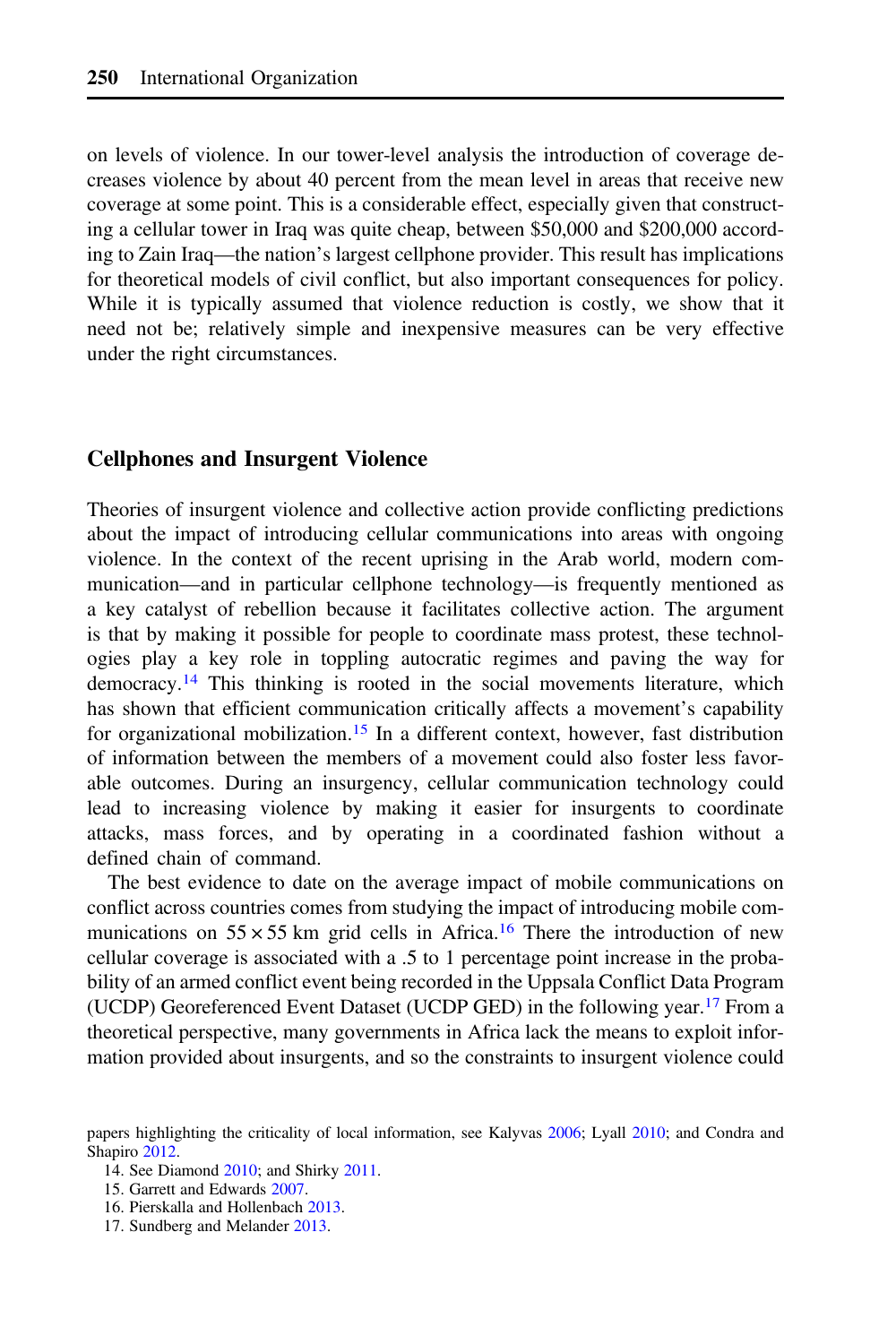be fundamentally different there, on average, than in settings where governments do have such capacity.

From an inferential perspective, the study highlights the empirical challenges in this area. Two issues are of concern. First, violent events are more likely to be recorded when people in an area are in regular contact with friends and relatives in other areas. This is why systems such as Ushahidi—a crowd-sourced reporting platform for events of various kinds—work for tracking violence in cities with rich cellular coverage, but it creates a correlation between measurement error and the key explanatory variable in the study. Second, the authors rely on violence data based to a large extent on media reports, where a violent event is geo-referenced using the place name mentioned in the report. However, news reports do not usually give precise geographic coordinates; rather, they mention the nearest major city. Without more detailed information, violent events will be referenced to these cities. These large population agglomerations are exactly where the cellphone network is primarily introduced. It is thus hard to know for certain if the positive correlation stems from the fact there seemingly is no violence where there are no cellphones, or because the introduction of coverage substantially increases reporting.<sup>18</sup>

There is ample evidence that some players in the Iraqi insurgency felt that cellphone networks were a boon to insurgents. In addition to facilitating improved coordination, cellphone service opened up a range of fusing options for IEDs. With cellular coverage, insurgents could call phones to detonate bombs, they could set up bombs that would detonate when coalition jammers terminated a call, and they could communicate between spotters and those controlling an explosive, meaning that the controller no longer needed to be within line-of-sight of the IED.<sup>19</sup> Given the manifest potential military advantages to insurgents of having cellphones, it is perhaps not too surprising that in 2005 the chairman of the Iraqi National Communications and Media Commission reported companies were being "threatened by terrorists for delays in setting up masts" because "terrorists like mobile companies."<sup>20</sup>

Cellphone technology, however, can also improve information gathering by counterinsurgent forces, which would in turn lead to more effective counterinsurgency and a decrease in violence. The two key mechanisms that account for this are best understood in the context of the Hearts-and-Minds (HAM) model. The model is formally presented in previous work, so we focus on a nontechnical discussion in this article.<sup>21</sup>

18. Applying the approach to comparing the potential bias from unobservables to that removed by controlling for observables suggested by Bellows and Miguel [2009](#page-26-0) (outlined in the online appendix A) and used in Nunn and Wantchekon [2011](#page-27-0) suggests that the size of this time-varying reporting bias would have to be roughly 78 percent as large as the time-invariant bias explained by cell fixed-effects but not by geographic covariates. That seems a large amount to fully account for the correlation but does suggest the average effect is probably substantially smaller than the coefficient estimates suggest. Private communications with authors, 29 March 2013.

19. See online appendix Figure A01.

20. Ryhs Blakely, "Terrorists 'Threaten' Iraq Mobile Operators," The Times (Internet ed.), 22 July 2005.

21. See Berman, Shapiro, and Felter [2011](#page-27-0); and Berman, Felter, Shapiro, and Troland [2013.](#page-27-0)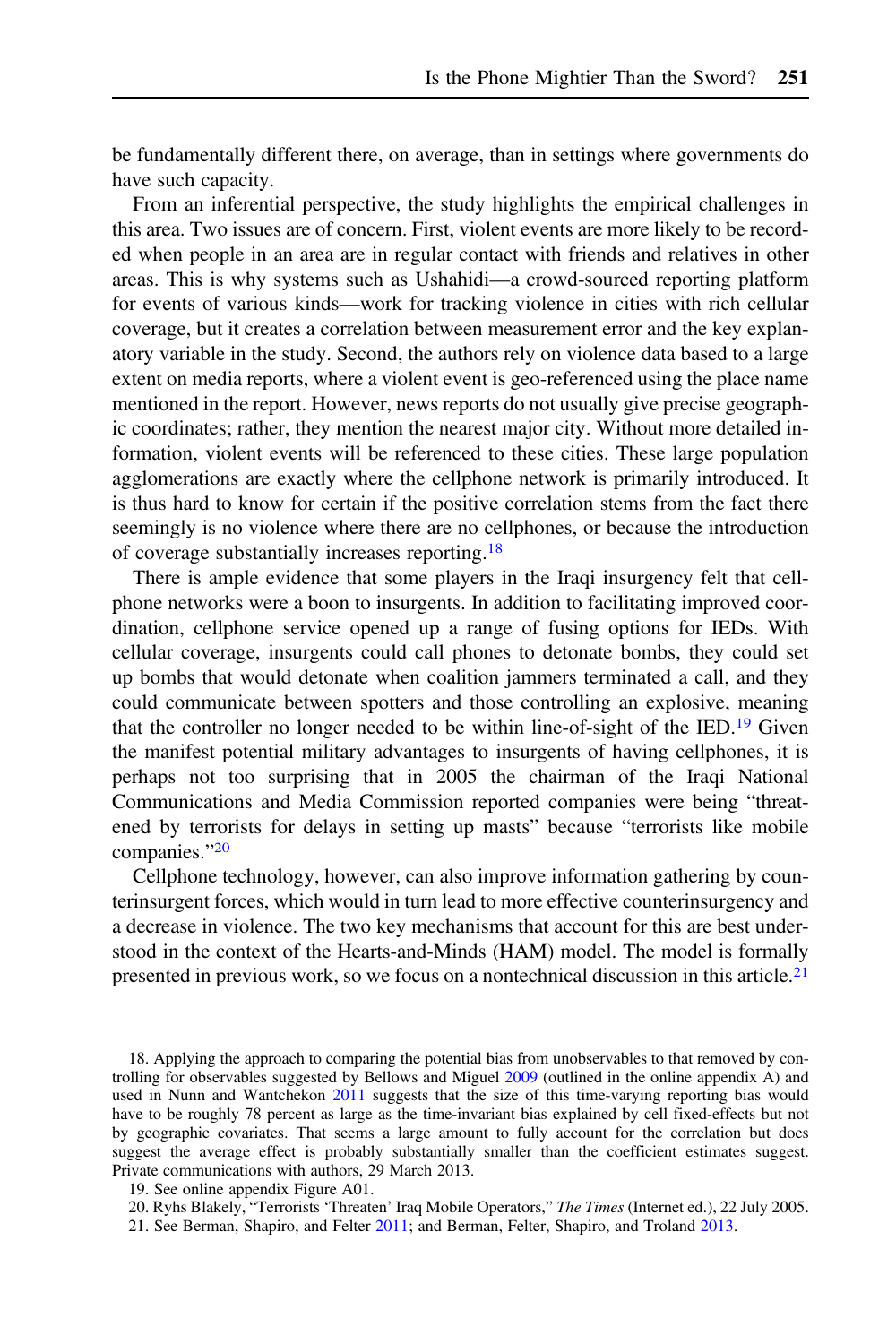The HAM model is a three-sided game between violent rebels seeking to impose costs on a government, a government seeking to minimize violence by a mix of militarized counterinsurgency efforts and service provision, and civilians deciding whether to share information about insurgents. Civilian decisions are based on their political preferences, the benefits of government service provision, the costs imposed on them by rebel violence, and the ability of rebels to retaliate against community members who share information. In equilibrium, rebels produce violence up to a "noncooperation constraint," the point at which the externalities of violence to the community are so high that the representative community member is indifferent between sharing information with the government or not, given their political preferences and exposure to rebel retaliation.<sup>22</sup> In extensions to the core model, Berman, Shapiro, and Felter show that the noncooperation constraint occurs at lower levels of insurgent violence when (1) the level of collateral damage caused by government forces at a given level of military activity is lower; and (2) the ability of rebels to retaliate against those who share information is reduced. $23$ 

Both of these parameters are directly affected by the introduction of cellphone technology. First, by using cellphone tracking and intercepted communications, counterinsurgent forces can target the most influential insurgents and therefore use force in ways that pose less risk to innocent civilians. This "signals intelligence" mechanism corresponds to the first extension above. Second, cellphones make it easier for the civilian population to share information with counterinsurgents because they make it possible to place calls from more private places than with fixed land-line phones (of which there was not great market penetration in Iraq in any case), allow for text messaging that cannot be overheard, and reduce the need for in-person meetings between government sources and their handlers. Cellphones thus reduce the insurgents' ability to identify and retaliate against people providing information. This "human intelligence" mechanism corresponds to the second extension.<sup>24</sup>

There is anecdotal evidence that both mechanisms were at work in Iraq. It was cellphone monitoring, in part, that helped US forces kill several senior al-Qa'ida leaders in Iraq including Abu Musab al-Zarqawi and many others (as well as Osama Bin Laden in Pakistan).<sup>25</sup> At the same time, coalition forces considered human intelligence to be key and worked throughout the war to make it safer for people to provide it. Shortly after the invasion in 2003, the National Tips Hot Line was rolled out by the Coalition Provisional Authority with nearly \$10 million budgeted

<sup>22.</sup> Biddle, Friedman, and Shapiro [2012](#page-27-0) provide evidence that in many places in Anbar governorate anger at the externalities created by al-Qa'ida in Iraq violence led locals to turn against that insurgent group.

<sup>23.</sup> Berman, Shapiro, and Felter [2011](#page-27-0).

<sup>24.</sup> In the HAM model as presented in ibid., the impact of cellular communications through these mechanisms would not depend on community norms  $(n$  in that model) because the authors assume an additive subutility function. Under other assumptions one could get different results.

<sup>25.</sup> Cal Perry, Jamie McIntyre, Barbara Starr, Henry Schuster, and Randa Habib, "Cellphone Tracking Helped Find al-Zarqawi," CNN (Internet ed.), 9 June 2006.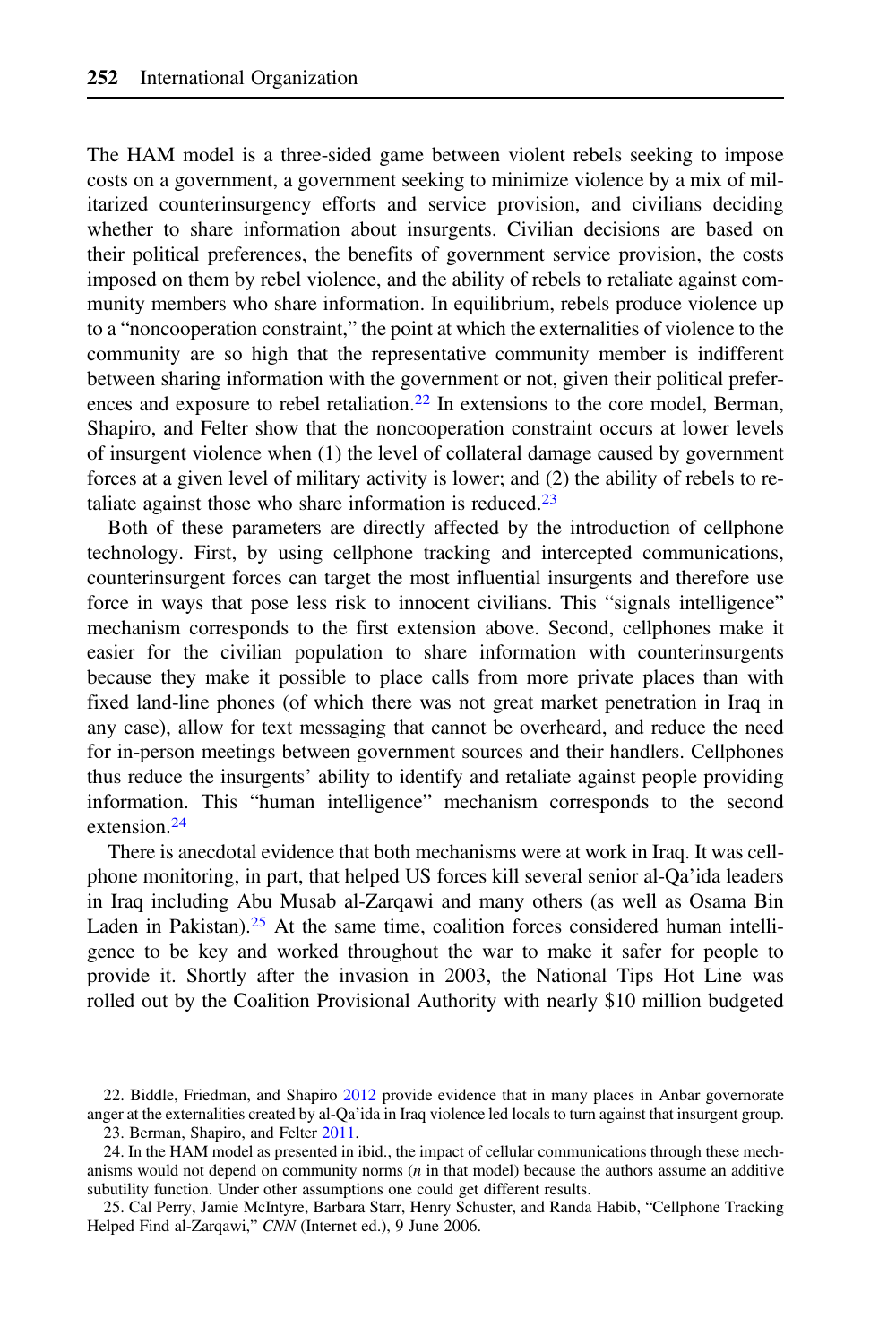for billboard, print, radio, and television advertising.<sup>26</sup> Throughout Baghdad in 2004, the tip line was advertised as a way to "fight the war in secret." $27$  Soldiers in many areas carried cards advertising tip lines. $2<sup>8</sup>$  The idea behind these efforts was that many civilians opposed the insurgency enough to share useful information if they could do so safely, but not enough to take up arms on their own or join the police.<sup>29</sup>

If cellphone technology affects insurgency in the way the HAM model predicts, there should be a general decline in violence associated with the introduction of this technology in conflict regions. This constitutes our first hypothesis, and establishing the causal direction of this effect is our main goal. However, our analysis does not stop here. Even if we can establish a general effect, we still do not know which mechanism is responsible for it. Direct tests of the signals and human intelligence mechanisms, however, are difficult, if not impossible. There exists no unclassified data on such information transfers; in fact, intelligence from human sources (HUMINT) is among the most highly classified types of information held by the US military. Concrete data on cellphone tracking is impossible to get because of similar sensitivities around signals intelligence (SIGINT).

Instead, by examining effects across different kinds of attacks and at different levels of geographic aggregation, we can make the cautious case about how our results are consistent (or not) with different mechanisms. In particular, we distinguish between the effects of cellphone coverage in larger geographic units, and those in the direct vicinity of new cellphone towers. The former is relevant because insurgent violence need not be carried out where it is planned; rather, insurgents operate in a larger geographic radius. If we assume that cellphone coverage affects the planning stage of insurgent attacks or allows counterinsurgents to better target senior insurgents, we should study this effect in that area. Our first test thus focuses on administrative districts as unit of analysis.<sup>30</sup> We conduct a second analysis at a finer resolution, the coverage area around cellphone *towers*. These coverage areas typically have a radius of a few kilometers, and mostly correspond to small villages or settlements. This analysis intends to identify towers' influence on local tactical dynamics, either by making it

26. Kirk Semple, "US Backs Hot Line in Iraq to Solicit Tips About Trouble" New York Times (Internet ed.), 4 November 2006.This form of local intelligence is of course not unique to insurgencies; police forces consider local communities to be key sources of information for preventing crime and terrorism, and ongoing policing efforts focus on forging trust and confidence between citizens and security forces. See, for example, Innes [2006](#page-27-0).

27. Donna Miles, "Hotline Succeeding in Foiling Iraqi Insurgents," American Forces Press Service (Internet ed.), 29 December 2004.

28. Such as the one shown in online appendix Figure A02 that was distributed by soldiers of the US Army 3rd Infantry Division operating in al-Zubayr, near Basrah, in 2010.

29. When a special operations task unit worked with Iraqna (Zain's predecessor) in early spring 2007 to reestablish cellphone coverage west of Fallujah for the first time in two years, the response was exactly what the HAM model would expect; the intelligence gathering and passing capabilities of the anti-insurgent movement grew dramatically, enabling a range of anti-insurgent operations by Coalition forces. Author interview with US Navy Commander Ryan Shann, 23 October 2012. Princeton, NJ.

30. There is good documentary evidence that one of the key insurgents groups in Iraq, al-Qa'ida in Iraq, organized along district lines, see Bahney et al. [2011](#page-26-0), on Al-Qa'ida in Iraq.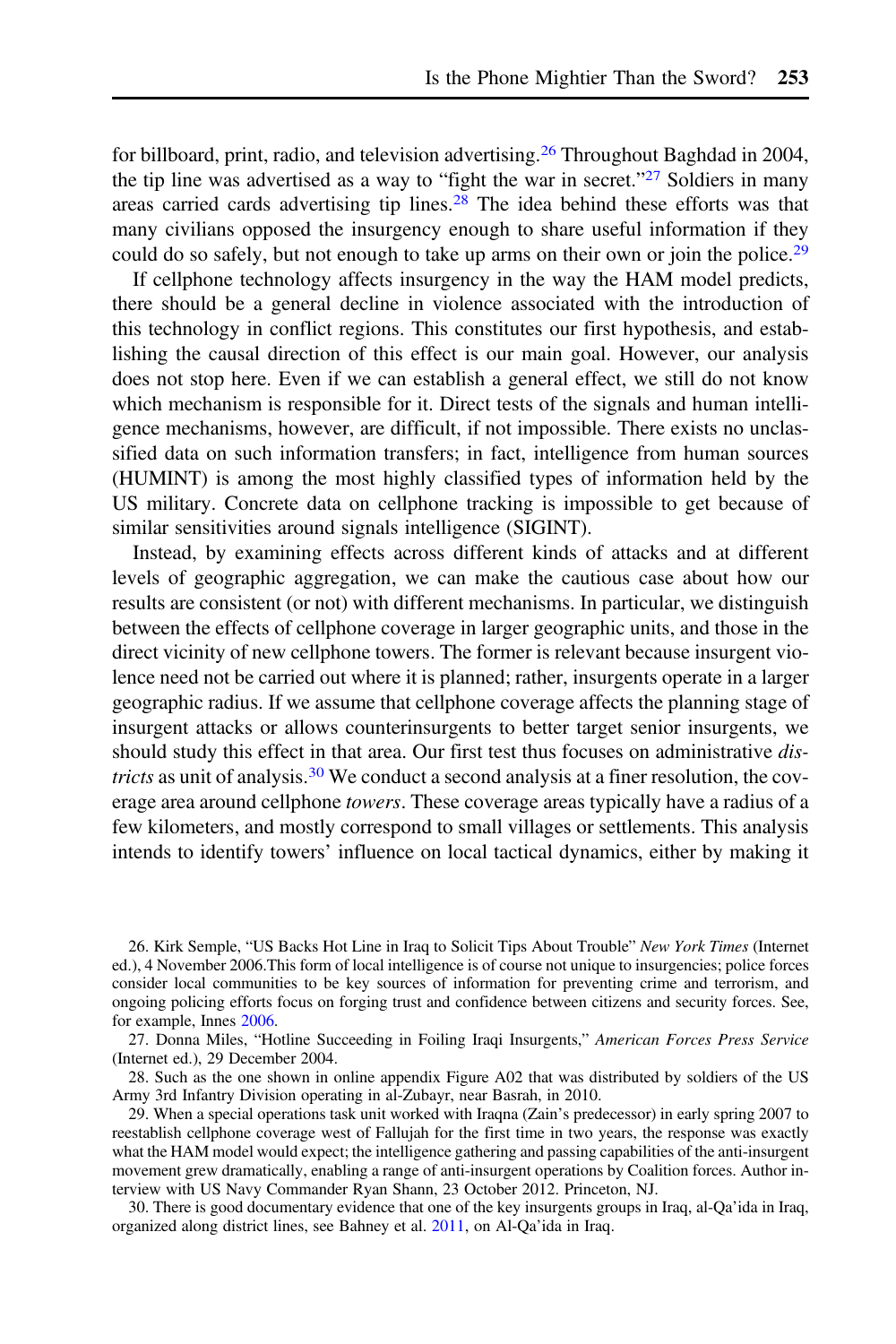safer for people to share information or by enhancing the viability of remotely fusing IEDs and helping to coordinate ambushes.

The two levels of analysis give us some leverage in distinguishing between the human- and signals-intelligence mechanisms we describe. The signals-intelligence channel predicts that increased coverage will be violence reducing at the district level, but not at the coverage-area level. This is because the benefits of signals intercepts accrue in large part from understanding key individuals who operate widely and so can be attacked far from the location of the initial information acquisition. The information-sharing channel, in contrast, predicts that increased coverage should be violence-reducing at both levels because people living within a neighborhood are suddenly able to more safely share information about what is going on in their specific geographic space.

In sum, if cellphone communication affects insurgency according to the HAM model, we expect a general decrease in violence following the expansion of the network. If we see these effects both at the district- and the tower-level, that provides evidence for the human-intelligence mechanism. In contrast, identifying the effect at the district-level—but failure to do so at the tower level—constitutes evidence in favor of the signal-intelligence mechanism as the main one.

# Data and Identification Strategy

Our analysis exploits variation in cellphone coverage introduced by the buildup of Iraq's network. We briefly describe the history of this network, our identification strategy, as well as our measure of violence and other control variables in our analysis.

### Iraq's Cellphone Network

Under the regime of Saddam Hussein mobile communication was accessible to only a small minority of Iraqis, but the network has seen a rapid expansion in the recent years. Less than 10 percent of Iraq's population of approximately 25 million people lived in areas with cellphone coverage at the beginning of  $2004<sup>31</sup>$  By February 2009, when our study period ends, Zain alone reported more than 10 million subscribers.<sup>32</sup> After coalition forces had invaded Iraq and toppled Saddam in 2003, the establishment of modern communication networks was a priority during the reconstruction efforts. In late 2003, the Iraqi government sold contracts to establish cellphone networks to three companies, one for each of three regions

<sup>31.</sup> Authors' calculations based on coverage areas and Landscan population data.

<sup>32.</sup> Zain Iraq website is available at [<http://www.iq.zain.com/iq/af/home.do?lang=en>](http://www.iq.zain.com/iq/af/home.do?lang=en), accessed 1 December 2014.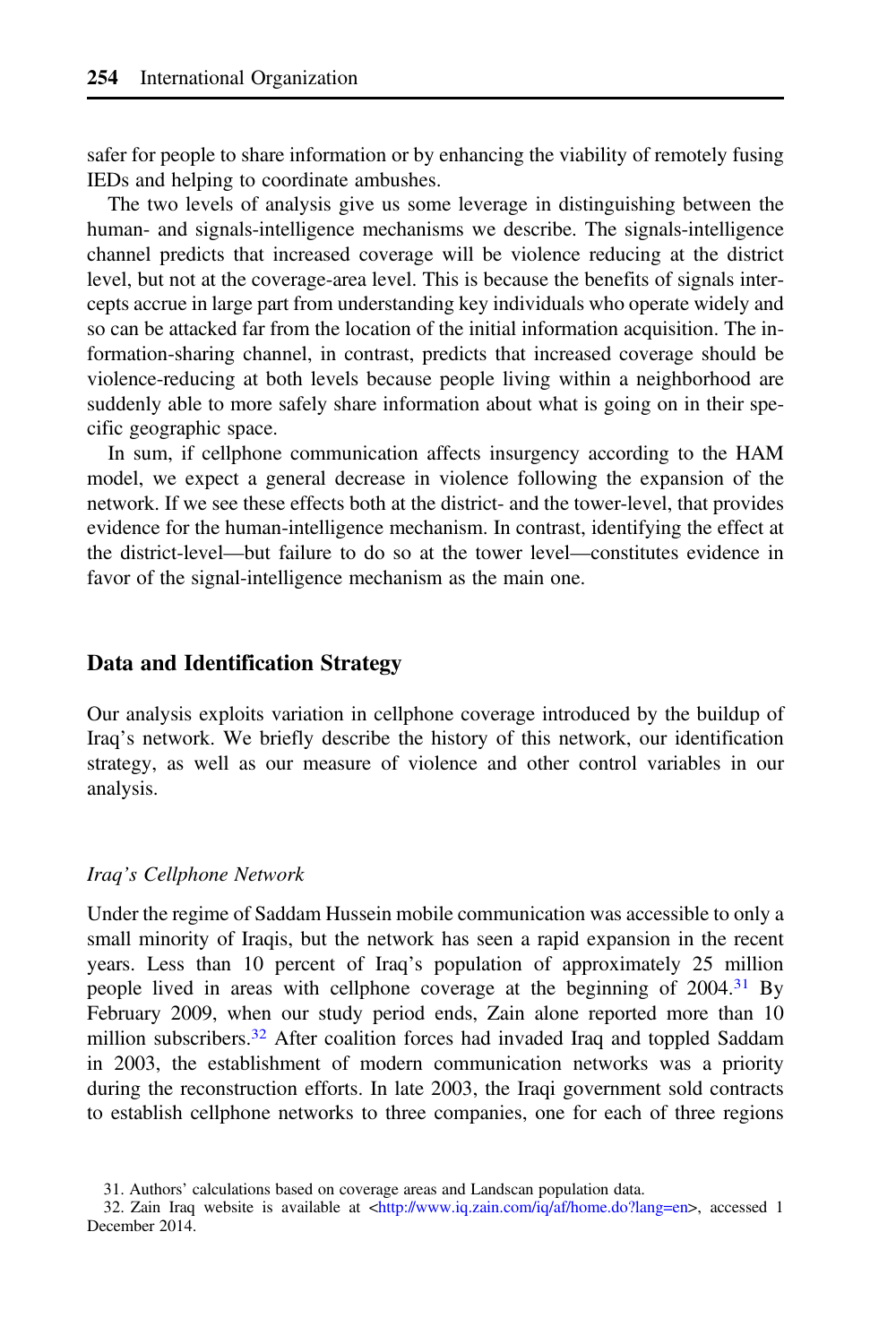(northern, southern, and central Iraq). To improve existing coverage and enable nationwide competition, the government auctioned three licenses for national coverage in fall 2007, which also led to the creation of a nationwide carrier, Zain.

The buildup of the cellphone network occurred in a phased approach, where providers first selected larger areas for expansion, and then chose specific sites for cellphone towers.<sup>33</sup> According to what we were told, network expansion was only marginally affected by the ongoing insurgency, both because larger expansion areas were selected at the beginning of each year based on marketing considerations, and because local placement of towers was affected by a variety of administrative procedures orthogonal to the ongoing conflict.

We use data on the coverage of the cellphone network that Zain made available to us. It covers the period 2004 to 2009. Since Zain purchased other providers operating in central and southern Iraq in 2007 and 2008, our data include the majority of towers operating in areas of Iraq experiencing violence between 2004 and 2008. The original data set records information on 7,687 cellphone antennas with their precise on-air date and geographic location. Antennas were installed in groups of two or three per cellphone tower, so that together they provided a roughly 360-degree coverage around the tower. From the original data set we derived a tower data set of 2,489 unique locations. Because of missing on-air dates, seventy-three of these towers were dropped, which left 2,416 towers included in the analysis. [Figure 1](#page-10-0) shows the expansion of the Iraqi cellular network.

### Dependent Variable and Controls

Our measure of insurgent violence includes attacks against Coalition and Iraqi government forces, and is based on 193,264 "significant activity" (SIGACT) reports by Coalition forces. These reports capture a wide variety of information about "executed enemy attacks targeted against coalition, ISF [Iraqi Security Forces], civilians, Iraqi infrastructure and government organizations" occurring between 4 February 2004 and 24 February 2009.<sup>34</sup> Unclassified data drawn from the MNF-I SIGACTS-III Database were provided to the Empirical Studies of Conflict (ESOC) project in 2008 and 2009. These data provide the location, date, time, and type of attack incidents but do not include any information pertaining to the Coalition Force units involved, Coalition Force casualties, or battle damage incurred. We filter the data to remove attacks we can identify as being directed at civilians or other insurgent groups, leaving us with a sample of  $168,730$  attack incidents.<sup>35</sup> Depending on

<sup>33.</sup> We give a detailed account of this procedure and its practical details in online appendix A03, based on information from MEC Gulf, a consulting firm that advised cellphone companies (including Zain) on network expansion, as well as conversations with the chief technology officers of the major Iraqi cellular firms.

<sup>34.</sup> US Department of Defense [2008,](#page-27-0) 24. See also US Government Accountability Office [2007](#page-27-0).

<sup>35.</sup> We thank Lee Ewing for suggesting the filters we applied.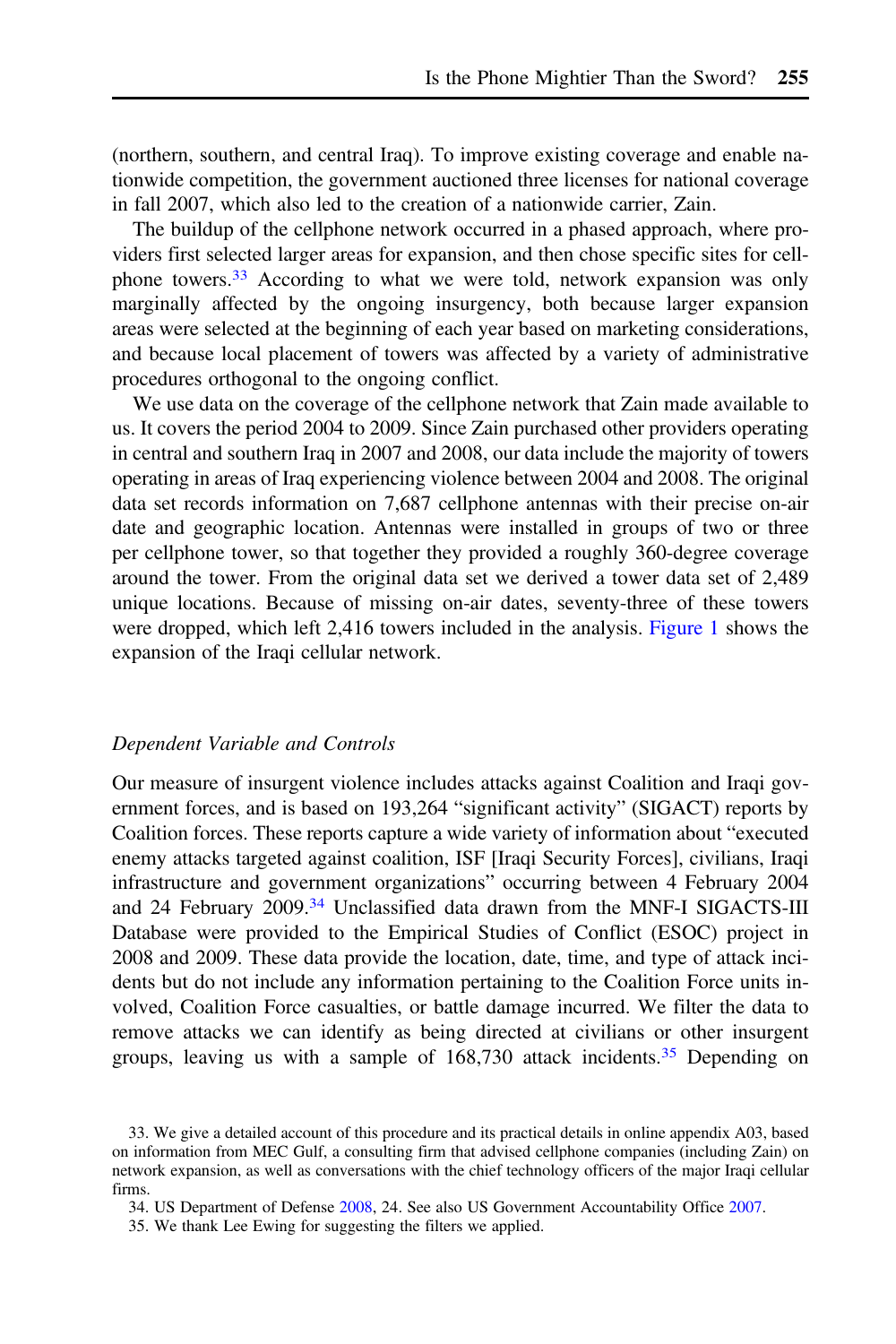<span id="page-10-0"></span>

FIGURE 1. Expansion of the Zain Iraq network, 2004–2009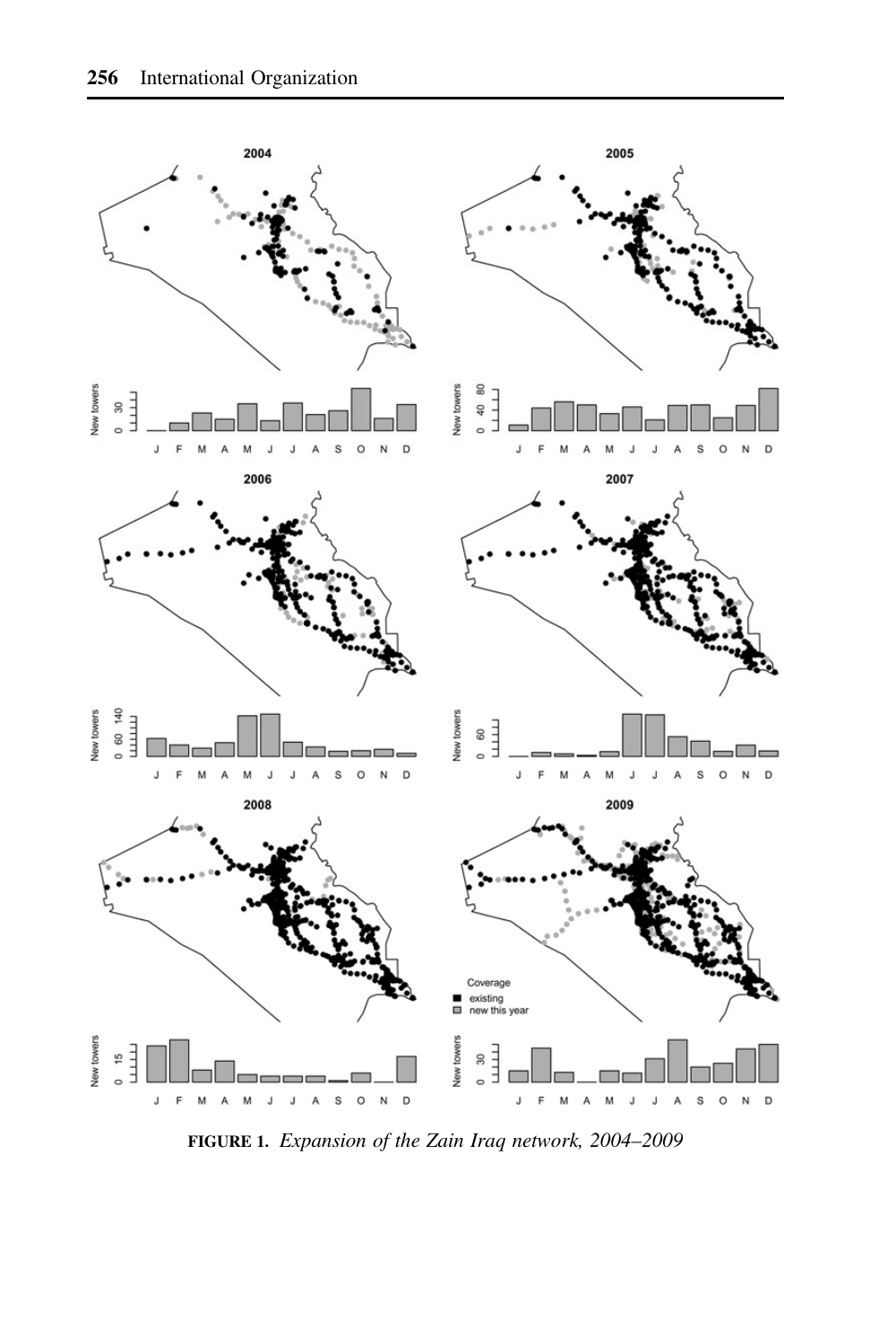level of analysis, we aggregate these events either at the level of districts or tower coverage areas.

To estimate the population we employ the fine-grained population data from LandScan aggregated to the district level.<sup>36</sup> We estimated each district's ethnic composition by combining these data with precise ethnic maps of Iraq. After collecting every map we could find of Iraq's ethnic mix, we geo-referenced them and combined them with the population data to generate estimates of the proportion of each district's population that fell into each of the three main groups (Sunni, Shia, Kurd). We coded districts as mixed if no ethnic group had more than 66 percent of the population, otherwise the district was coded as belonging to its dominant ethnic group. There were large population movements during the war, but the sectarian changes were concentrated in Baghdad and there they occurred mostly neighborhood-to-neighborhood, at smaller geographic units than we are using.

## Identification Strategy

Examining the impacts of coverage at both levels of geographic aggregation is important for two reasons. First, because we cannot test the hypothesized mechanisms of information sharing directly, we can use results at multiple levels of geographic aggregation to narrow down the mechanisms at work. Second, this approach is critical for assessing the policy relevance of the results. Results for smaller geographic units have ambiguous implications because coverage could reduce violence in small areas by reducing overall insurgent capacity, or by pushing insurgents to conduct attacks elsewhere (spatial displacement). We therefore conduct our analysis at two levels of analysis, the district and the tower level.

**District-level Empirical Approach.** At the district level we employ a standard panel data approach that is justified to the extent that we believe that controlling for factors such as the number of preexisting towers in a district, or time and space fixed-effects, will account for core drivers of network expansion that are also correlated with violence.<sup>37</sup> We might, for example, be concerned that expansion of the network is influenced by economic activity, which appears to be positively correlated with insurgent violence in Iraq,<sup>38</sup> and so want to estimate the impact of coverage on violence in first-differences to account for unit-specific trends.<sup>39</sup> So how viable is this approach?

39. Formally, we can correctly identify the causal effect of network expansion if the treatment (month-tomonth changes in the network) is independent of the outcome (insurgent violence) conditional on controls.

<sup>36.</sup> Oak Ridge National Laboratory [2008](#page-27-0).

<sup>37.</sup> Online appendix Table A04 shows descriptive statistics for the district-level data, which includes only the sixty-three districts in which Zain operated during the period of analysis.

<sup>38.</sup> Berman et al. [2011.](#page-27-0)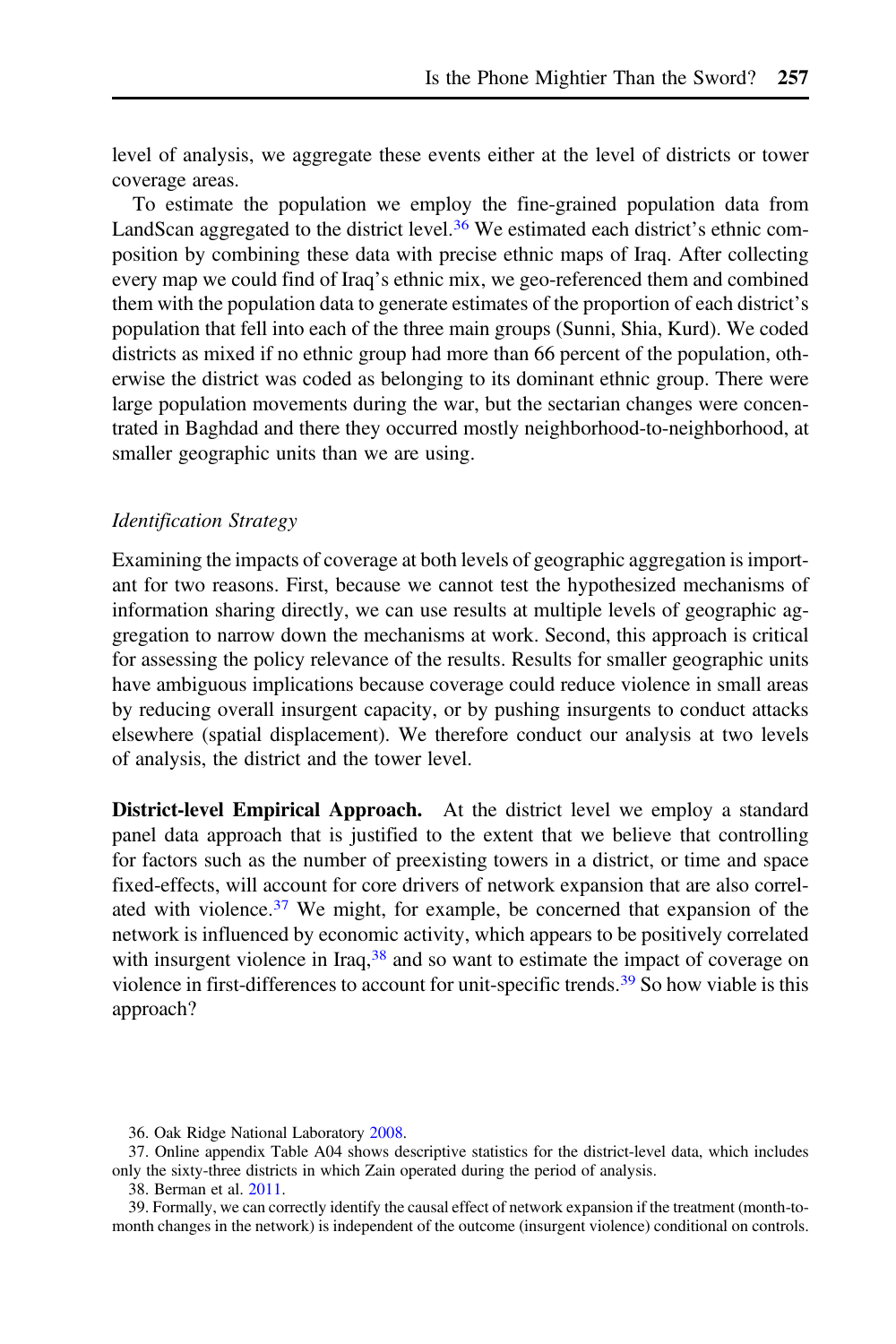Given what we know about how the network was built,  $40$  it is extremely unlikely that month-to-month variation in violence affected the network's construction. In numerous conversations with those who built the network, nobody reported major design changes being made in response to existing or anticipated insurgent violence. Site acquisition teams were reportedly able to build towers even in the context of difficult security situations such as Fallujah in 2004 and Ramadi in 2006. The teams would typically enter into long-term contracts with community members to pay for site rental, generator fueling, and site security, as well as training local engineers to provide these services. Where possible, they worked through local elites to identify the personnel who could be entrusted with these jobs. This strategy meant that once marketing had identified an area for network expansion, teams were able to move effectively even in areas with high violence.

However, many factors orthogonal to violence clearly did influence tower construction, often in ways that lead us to believe the month-to-month timing had a large random component. Towers were delayed because of unpredictable decisions by government officials, difficulties in identifying whether a potential lessor actually held title to the desired site, and disputes that arose once a site had been selected because the value of the lease and servicing contracts drew interested parties to make claims to land. Given these risks, the major firms employed what they described as a "scattershot" approach in which they would try to secure title to all of the sites in their expansion plan as soon as site selection was complete. As a practical matter, this meant they often built out in a different order than the marketing or service provision priorities alone would have dictated.

The variability in the rate of new tower construction highlights two patterns.<sup>41</sup> First, there is tremendous month-to-month variation in the rate of new tower introduction, both within periods of high violence and during periods of peace. Second, there appears to be some correlation between extremely high violence and low tower introduction in a few places (Al-Muqdadiyah in Baghdad in 2007 for example), and nationally from August 2006 to July 2007. Adequately controlling for broad secular trends is therefore key to estimating the effect of towers on violence.

To conduct a more direct test of whether tower construction at the district level was consistently influenced by violence trends, we plot the average date of tower introduction within a district in a given year on the levels of violence in (1) the last six months of violence in the previous year and (2) the first six months of violence in a given year. If tower construction was delayed by levels of violence at the end of the previous year, which made it harder to adjudicate titles, that would have led to a positive slope as the average date of introduction was pushed back. If towers were introduced in ways that avoided violent districts, we should see a positive slope for the second plot because tower construction teams avoid highly violent places and so delay construction.

<sup>40.</sup> Described in online appendix A03.

<sup>41.</sup> This variability is shown in online appendix Figures A05 and A06.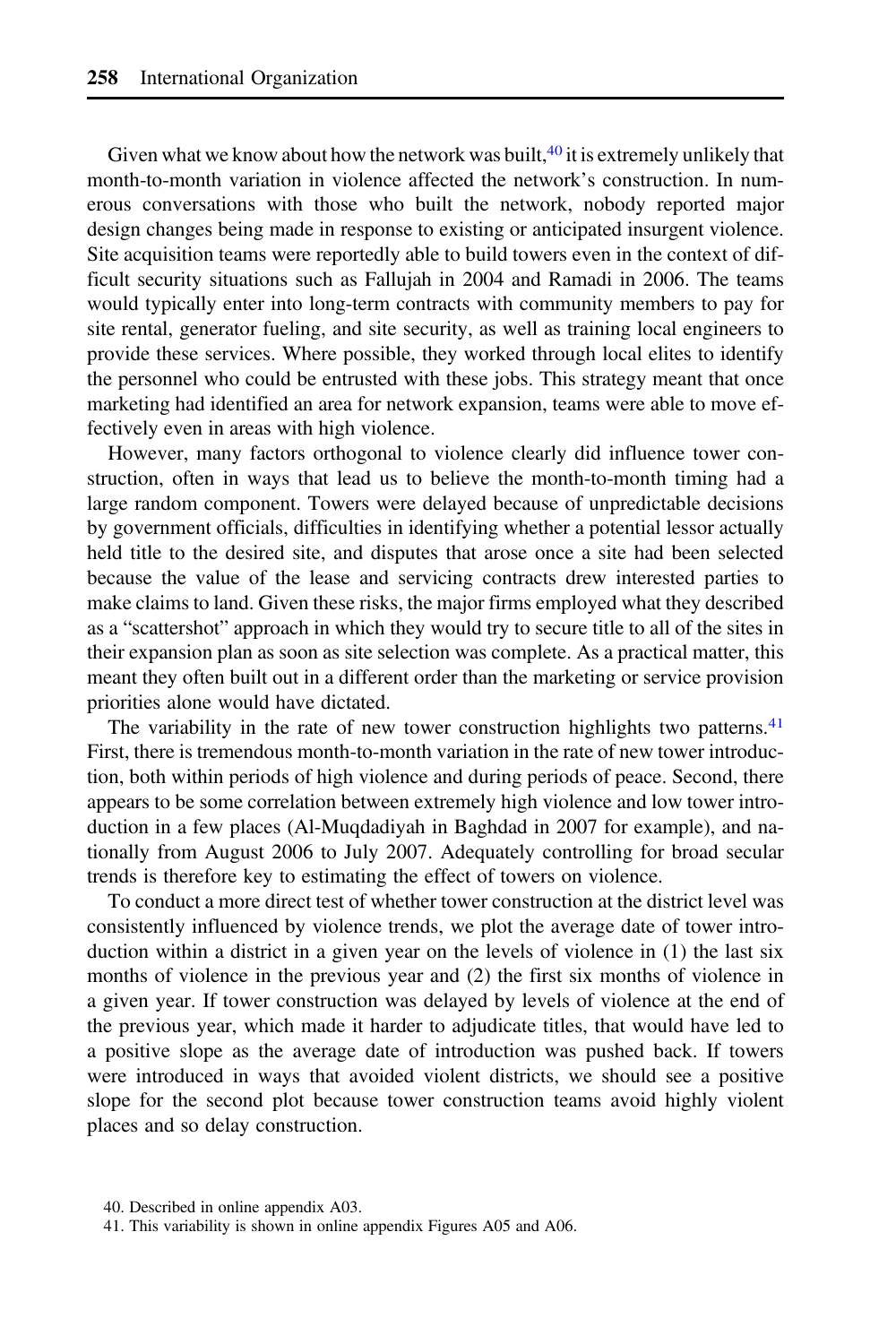<span id="page-13-0"></span>

Tower Construction and Violence in the Last Six Months of the Previous Year



Notes: Unit of analysis for violence is district/half-year, July 2004 - December 2008. Violent events based on data on MNF-I SIGACT-III database. Cell tower data provided by Zain Iraq. Population data from Oak Ridge National Laboratory (2008) gridded population data.

FIGURE 2. Relationship between violence and tower construction at district/month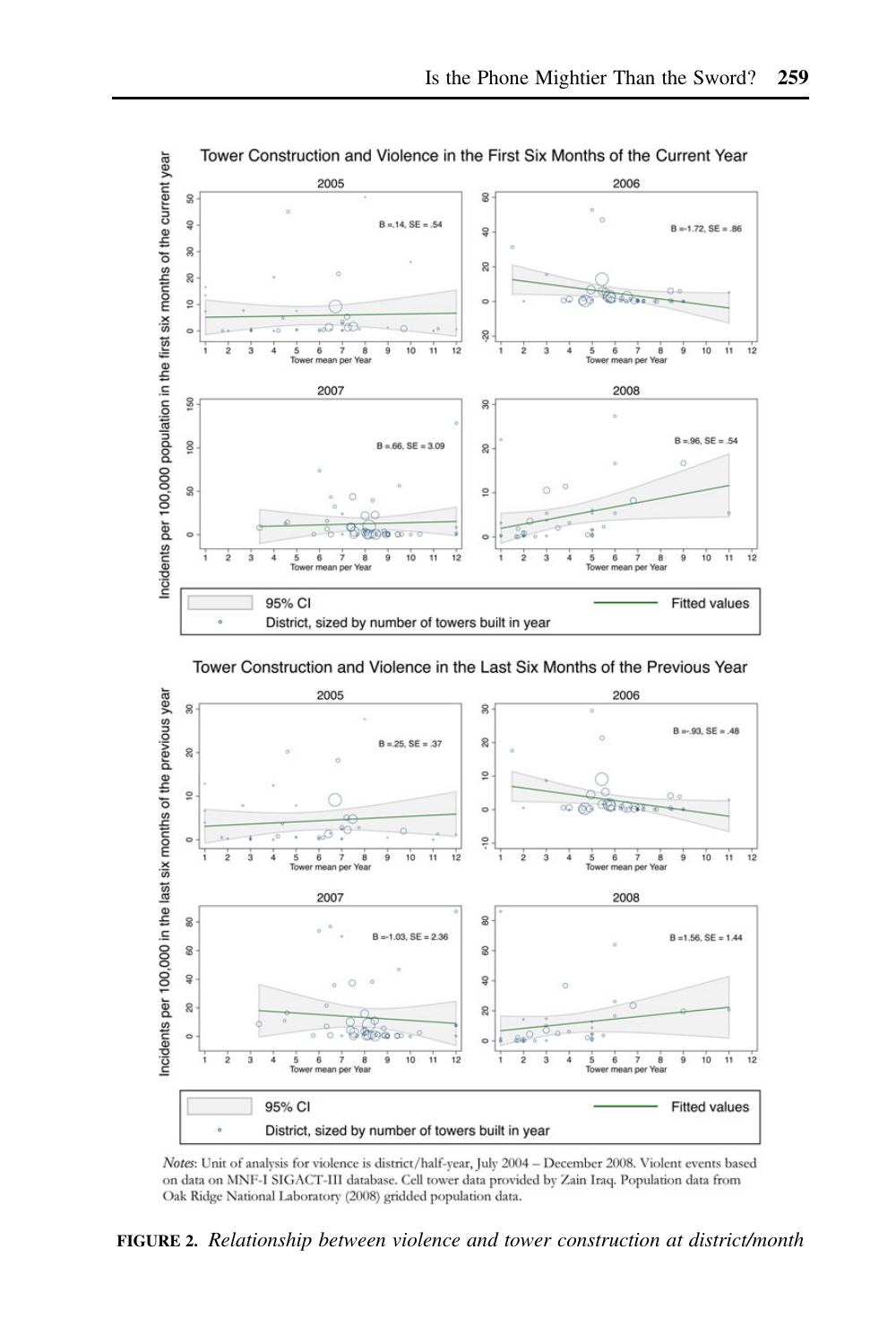Neither was the case. [Figure 2](#page-13-0) shows that there is no consistent pattern across years at the district level. The top panel shows the relationship between levels of violence in the last six months of a year (plotted on the y-axis) and the average date of tower introduction in the next year (plotted on the x-axis). The bottom panel shows the relationship across years between levels of violence in the first six months of a year (plotted on the y-axis) and the mean date of tower introduction (plotted on the bottom panel). Only one of the bivariate correlations shown in the figure is statistically significant at the 95 percent level (the relationship between average date of tower introduction and violence in the direst six months of the current year), and that one is in the opposite of the expected direction. All these correlations become substantively small and statistically insignificant when the years are pooled or when sect fixed-effects are added to account for the average differences between purely Sunni regions where the nationalist insurgency dominated, and mixed regions that faced both a nationalist insurgency and a sectarian civil war.<sup>42</sup>

Our core specification at the district level is therefore a first-differences approach,

$$
\nu_{i,t+1} - \nu_{i,t} = \alpha + \beta_1 \left( \text{towers}_{i,t} - \text{towers}_{i,t-1} \right) + f_i + \delta_t + \varepsilon_{i,t} \tag{1}
$$

where  $f_i$  is a district fixed-effect and  $\delta_t$  is a time fixed-effect. We lag the difference in tower construction by one month to prevent simultaneity bias.<sup>43</sup>

Importantly, to provide an unbiased estimate of the impact of cellphone coverage on violence the requirement for this approach is not that we control for all other factors that could affect violence. Rather, it is that the fixed-effects control for those factors that are also correlated with both changes in the number of towers and changes in levels of violence. Based on what we know about the process of expanding the network, none of the factors affecting the month-to-month timing of the introduction of towers (for example, the availability of clean titles to desired locations) are likely to vary in ways not accounted for by time and space fixedeffects.<sup>44</sup> Figure 2 provides strong evidence that they did not and we will show that our results are robust to the inclusion of a broad range of time and space fixed-effects. More importantly, the core results pass both geographic and temporal placebo tests, providing confidence that the results are not driven by district-specific

42. A similar plot for the violence in the last six months of the current year is shown in online appendix Figure A07. Results of regressions pooling across years and adding controls to account for differences between them are shown in online appendix Table A08.

43. We believe the first-differences specification is the right one in this application—as opposed to estimating the model in levels with a unit fixed-effect—because we are more concerned with controlling for unit-specific trends in potential confounders than in unit-specific means. The war followed very different trajectories in each district: see, for example, Figure A05 in the online appendix; Fig. 1 in Berman, Shapiro, Felter [2011;](#page-27-0) or Fig. 2 and suppl. Fig. 4 in Biddle, Friedman, and Shapiro [2012](#page-27-0). As a general matter, violence in these districts did not vary around some mean for most of the war. Most districts saw a strong upward trend until sometime in 2006 or 2007 and then a strong downward trend.

44. As we will discuss, online appendix A12 checks for the possibility that past sectarian violence is an omitted variable impacting both the difficulty of obtaining title and trends in violence, finding no evidence that it is.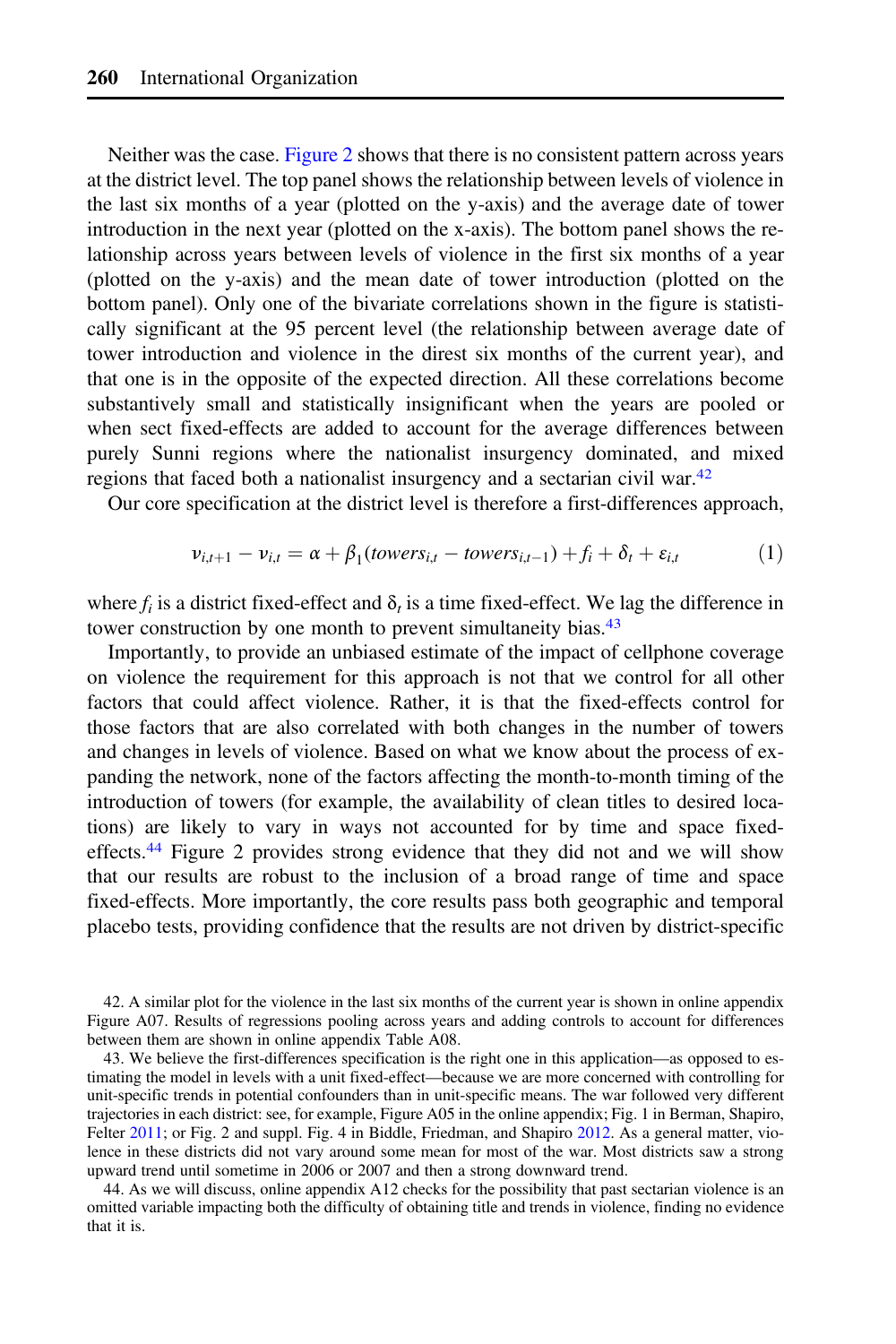<span id="page-15-0"></span>trends or by region-specific omitted variables. We also control for Coalition force levels because one might imagine their presence facilitated both tower introduction and changes in violence.

Tower-level Empirical Approach. For our tower-level analysis, we require approximations of the towers' coverage areas. We approximate the coverage of individual towers by a circular area. Depending on whether a tower is located in an urban or rural area, we assign a short radius or a long radius. In conversations with electrical engineers we determined radii of four and twelve kilometers to be good first-order approximations of the coverage areas given the equipment used on the towers and their spacing, respectively, but we also conduct robustness checks with alternative ones.45 Estimating more precise coverage areas entails substantial complications and so for purposes of this paper we restrict ourselves to approximating coverage.

The key to our tower-level approach is that some towers simply enhance service that was already available, while other towers extend service into new areas. If violence declines because towers are introduced, and not because of some omitted variable driving introduction and violence, we should see that violence goes down around towers that provide new coverage, but not around those that simply enhance existing service. If, however, violence declines because of some omitted variable, say because the providers are good at anticipating where violence will drop, we should see post-introduction declines in both areas.

An effective way to implement this approach is to use a standard difference-in-differences design where our estimate of the treatment effect is just  $E[(a_{\text{nost}} - a_{\text{pre}}) (b_{\text{post}} - b_{\text{pre}})$ ] where **a** is a vector of violence in towers that provide new coverage and b is the analogous vector for towers that simply deepen existing coverage. This logic gives us the following tower-level estimating equation:

$$
v_{i,t} = \beta_1 post_t + \beta_2 (post_t \times new_i) + f_i + q_t + \varepsilon_{i,t}
$$
 (2)

where  $f_i$  is a slice fixed-effect,  $q_i$  is a quarter fixed-effect to control for secular trends in the conflict, the  $post_t$  variable is a dummy variable that takes a value of 1 after tower introduction, and  $post_t \times new_i$  is a dummy variable that takes a value of 1 in new coverage areas after towers are turned on. Since the threshold for what should constitute a new coverage area is not obvious—Zain always sought some overlap so there are almost no entirely new areas—our core analysis shows what happens as we vary the threshold for being a "new" tower from 10 percent new coverage to 90 percent. The key coefficient to focus on is  $\beta_2$ , which tells us how much the trend around towers that provide substantial new coverage differs from the trend around similar towers that extend existing coverage.

<sup>45.</sup> Precise coverage estimates do not exist for Iraq and all major modeling software requires substantial input we have not been able to get from Zain. The twelve kilometer and four kilometer data are based on an extensive effort to precisely model Zain's coverage with colleagues in electrical engineering, Professor Mung Chiang and Dr. Haris Kremo. Details available on request.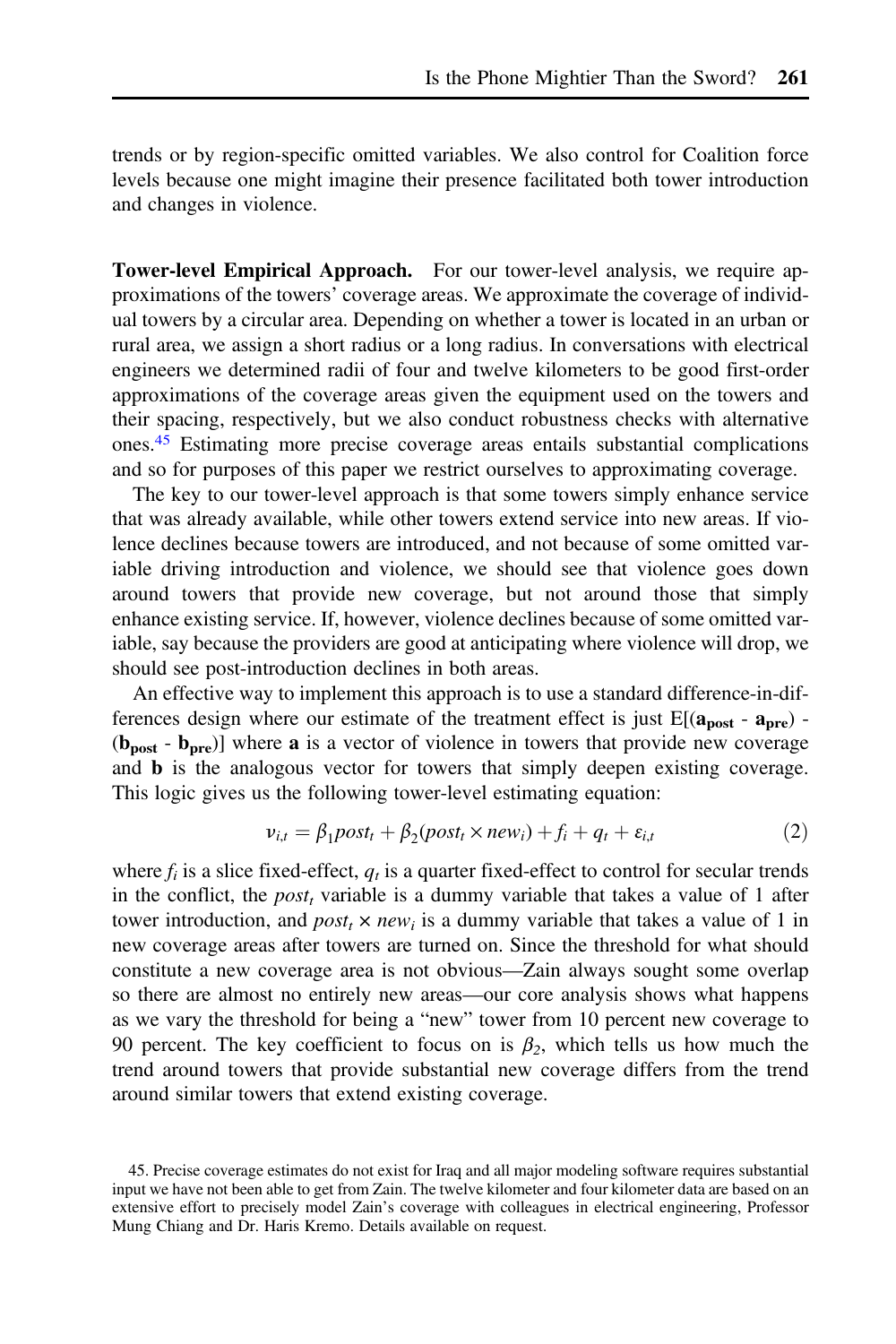Of the 1,859 coverage areas created by towers established between 14 June 2004 and 26 October 2008, 1,787 areas experienced at least one violence incident in our data.<sup>46</sup> These are the slices for which we have eight full fifteen-day periods of violence data (120 days) before and after the towers were established. Towers reinforcing existing coverage typically serve larger populations and experience more total violence, though substantially less per capita. This is, of course, because few new towers are needed in sparsely populated rural areas, while increasing adoption of cellphones created demand for greater capacity in urban areas, requiring Zain to introduce more towers and "split cells" to maintain service and maximize its profits. Under the identifying assumption for the difference-in-differences estimate, that differencing accounts for unit-specific characteristics, these time-invariant differences in slices should not bias the estimation, though we will discuss how it might and why we think it unlikely.

# **Results**

To analyze the impact of expanding the cellphone network on violence, we first analyze district-level effects using standard panel data techniques, and provide a series of robustness checks. Second, we briefly describe additional results by attack type and sectarian area, the details for which can be found in the online appendix. Third, we analyze the effect of introducing coverage over towers' coverage areas.

### District-level

At the district level, we find that adding additional cellphone coverage decreases violence. [Table 1](#page-17-0) presents the core specification in first differences that nets out districtspecific factors such as the anticipated long-term economic value of the district, which might have an impact on trends in both insurgent violence and the introduction of cellphones. The results in differences are smaller but remain statistically significant once we control for national changes using time fixed-effects for the quarter-year (column 2) or month (column 3). Adding a district fixed-effect in addition to differencing (column 4) shows the results are robust to controlling for time-invariant district effects in addition to district-specific trends. Allowing the fixed-effects to vary across the intersections of time and ethnic regions in columns (5 and 6) accounts for the fact that trends in the war were quite heterogeneous across different regions. The peak violence in Anbar province where Sunni tribes were fighting a nationalist insurgency, for example, came six months before violence peaked in

<sup>46.</sup> See online appendix Table A09 for descriptive statistics. Panels (A) and (B) provide key characteristics for the full sample; panels (C) and (D) do the same for the towers that have at least a 50 percent overlap with existing towers; and panels (E) and (F) provide information for towers that cover more than 50 percent new territory.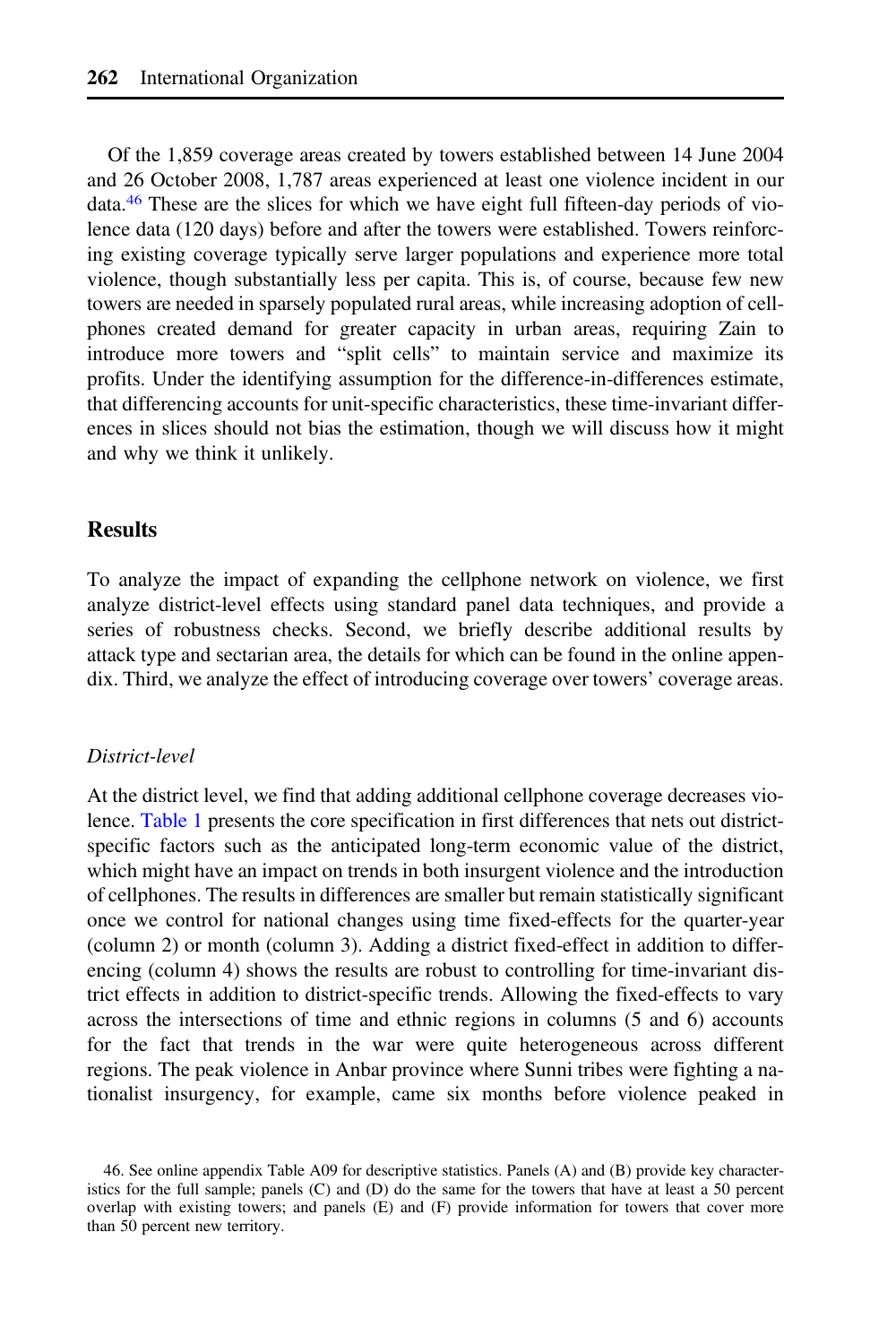| Dependent variable                     | (1)                  | $^{(2)}$              | (3)                   | (4)                   | ( ث<br>First difference of SIGACTS /100,000 | (6)                   | (7)                 |
|----------------------------------------|----------------------|-----------------------|-----------------------|-----------------------|---------------------------------------------|-----------------------|---------------------|
| Lagged first difference of tower count | $-0.0780$<br>(0.047) | $-0.0882*$<br>(0.049) | $-0.115**$<br>(0.056) | $-0.149**$<br>(0.070) | $-0.0887*$<br>(0.054)                       | $-0.0952*$<br>(0.055) | $-0.188*$<br>(0.11) |
| <i><b>Observations</b></i>             | 3,654                | 3,654                 | 3,654                 | 3,654                 | 3,654                                       | 3,654                 | 3,654               |
| R-squared                              | 0.01                 | 0.01                  | 0.07                  | 0.07                  | 0.03                                        | 0.06                  | 0.07                |
| Time fixed-effects                     | Half                 | Ouarter               | Month                 | Month                 | Sect X half                                 | Sect X quarter        | Province X quarter  |
| Space fixed-effects                    | No                   | No                    | N <sub>0</sub>        | District              | No                                          | No                    | No                  |

### <span id="page-17-0"></span>TABLE 1. Impact of increased cellphone coverage on total attacks—district/month

Notes: Unit of analysis for violence is district/month, February 2004 to January 2009. Violent events based on data on MNF-I SIGACT-III database. Cell tower data provided by Zain Iraq. Population data from Oak Ridge National Laboratory ([2008](#page-27-0)) gridded population data and World Food Programme surveys (2004, 2006, and 2008). Analysis restricted to sixty-three districts in which Zain operated during period under study. Sect variable classifies districts as Sunni, Shia, Kurdish, or mixed. Robust standard errors, clustered at the district level in parentheses. Significance shown as  ${}^*p$  < .10; \*\*p < .05; \*\*\*p < .01.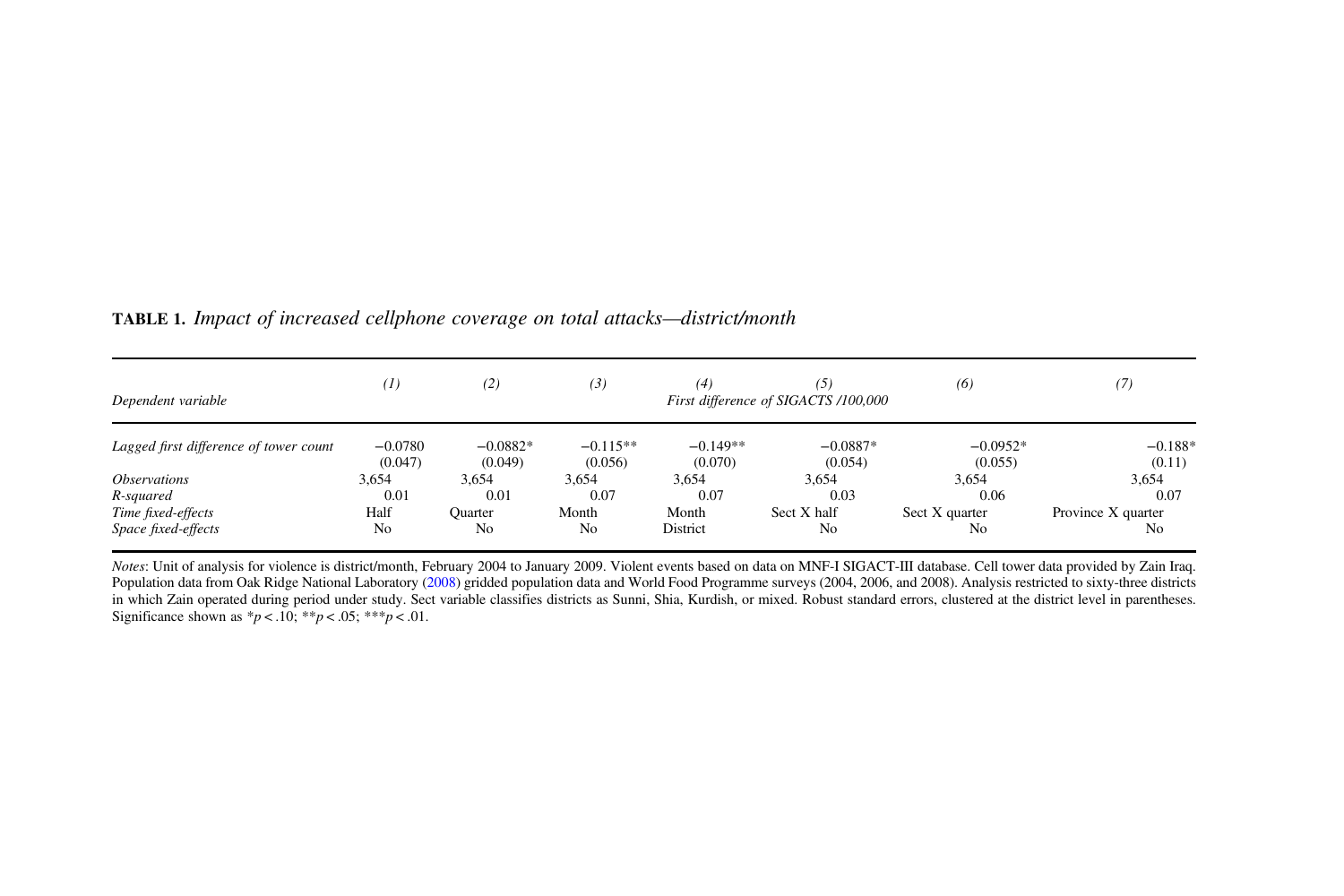Baghdad where Sunni and Shia militias were engaged in a sectarian conflict. The results remain substantively similar and statistically strong even when we include a district fixed-effect and net out the average violence in the each of the thirteen provinces each quarter (column 7), an extremely robust way to control for the geographically specific trends in the conflict and in incentives to build towers.<sup>47</sup>

Overall, the introduction of new towers correlates with less violence no matter how we handle secular trends in violence. In the most stringent model, column (7), a one standard deviation increase in the number of towers in a district (1.8) predicts 1.1 less attacks  $(-.188 \times 3.27 \times 1.8)$  in the following month, a 10 percent decrease from the mean level of violence.<sup>48</sup> In the online appendix<sup>49</sup> we provide tests that suggest the results are not driven by: (1) omitted variables driving trends in both violence and tower construction; (2) the direct impact of violence on future tower construction; or (3) enhanced coverage making insurgents more effective, allowing them to conduct more lethal attacks (for example, shifting from a large number of small ambushes to a small number of large complex attacks). Taken together, these checks provide additional confidence that the combination of differencing and fixedeffects in [Table 1](#page-17-0) properly identify the causal impact of tower construction at the district-month level.

Finally, as we show in the online appendix,  $50$  the results become substantially stronger when we restrict attention to district/months where the proportion of the population covered was not yet high. This suggests that towers covering new geographic territory, as opposed to those that simply enhance the capacity of the network, are driving the result. We will see this pattern again in the tower-level analysis.

## Variation in District-level Effects

The effect of expanded cellphone coverage on insurgent attacks varies in informative ways across different insurgent tactics and across sectarian areas. Different kinds of insurgent attacks have different sensitivities to the productivity of labor and to information sharing by the population. In particular, direct fire attacks (for example, ambushes) typically involve multiple individuals coordinating their actions but they are sensitive to information sharing by the population, which can observe insurgents setting up. Indirect fire attacks (for example, mortars) require less coordination and are less sensitive to information sharing as insurgents have great flexibility in choosing their firing position. IED attacks require much less coordination around the point of attack than direct fire attacks and reveal less information to non-combatants, but

<sup>47.</sup> Online appendix Table A10 shows the results of the most stringent specifications (columns 4 and 7) are robust to the inclusion of the spatial lag of violence as an additional control.

<sup>48.</sup> These effects fade after about two months, as online appendix Figure A11 shows.

<sup>49.</sup> See online appendix Tables A12–A14.

<sup>50.</sup> See online appendix Table A15.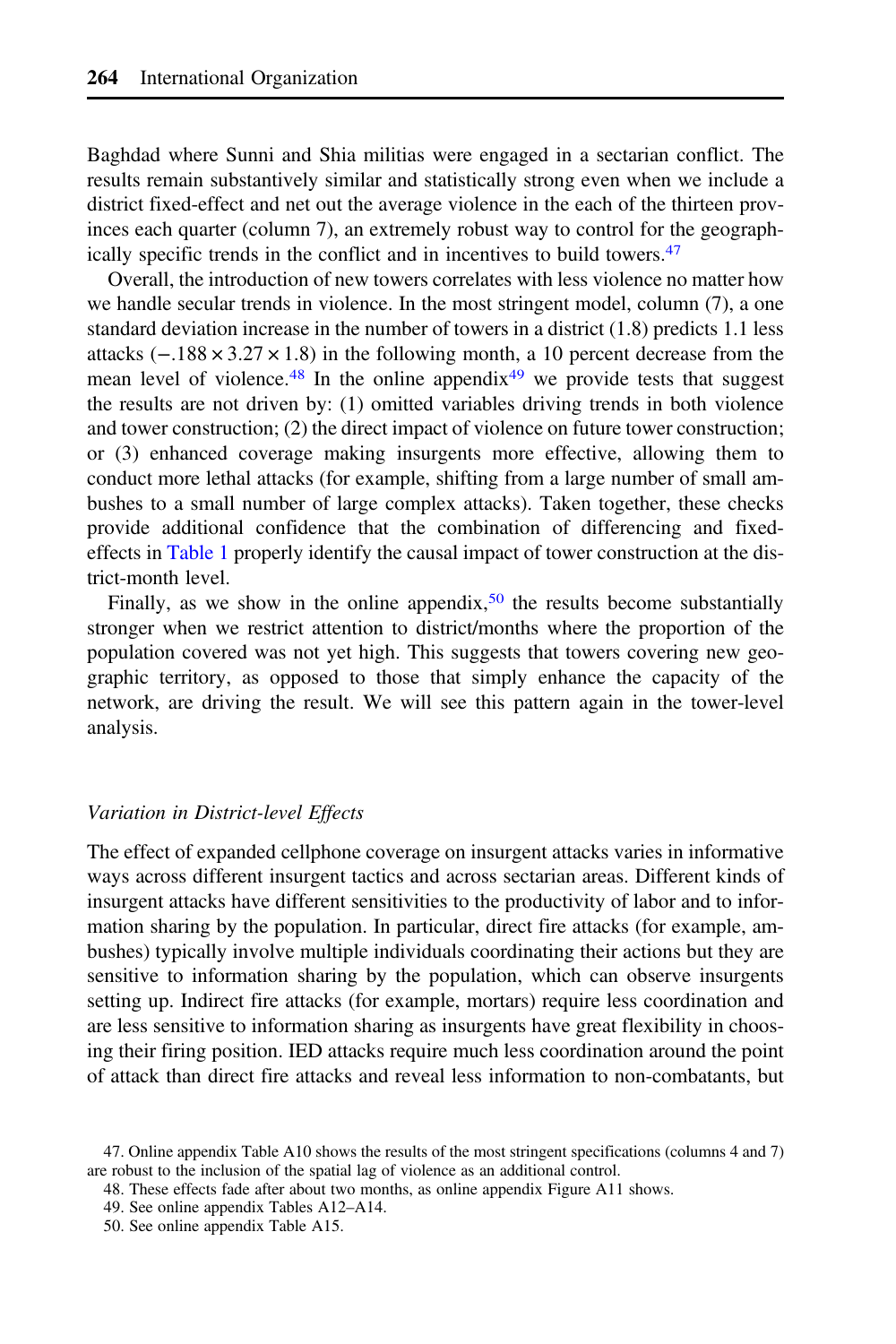remain sensitive to tips relative to indirect fire attacks, especially since tips about weapons caches can remove a large number of IEDs from circulation.<sup>51</sup>

As [Table 2](#page-20-0) shows, adding towers reduces all types of attacks, but has heterogeneous effects across the three main attack types. Panel (A) of [Table 2](#page-20-0) reports the core first differences model for each type of attack with district and month fixedeffects, analogous to column (7) of [Table 1](#page-17-0). The effect is negative, but not statistically significant for direct fire attacks and positive but not statistically significant for indirect fire attacks. The effect is negative and statistically significant for total IED attacks attempted. The substantive effects are meaningful but not large. A one standard deviation increase in the number of towers introduced reduces the number of direct fire attacks in an average district-month by approximately 6.5 percent, and reduces the number of IEDs attempted by approximately 8.1 percent. Further panels check for potential sources of bias by showing the results remain substantially unchanged when we: include a spatial lag of the dependent variable to account in a rough way for spatial autocorrelation (Panel B); drop the period when the number of towers being introduced was increasing but there was a strong secular trend in attacks (Panel C); allow for period-specific district fixed-effects to account for the clearly lower rate of tower introduction at the peak of the war (Panel D); or control directly for Coalition Force levels that might correlate with both tower introduction and trends in violence (Panel E). $52$ 

What about variation across different sectarian areas? As [Table 3](#page-21-0) shows, it turns out that the results are substantively strongest in Sunni areas where per capita violence was highest. Column (1) of the table reports our core first differences specification, and the remaining columns report the results for different sectarian subsets of the data. Column (5) combines Sunni and mixed areas, showing that the average effect across the parts of the country where the war was really fought is negative and substantively modest, so that a one standard deviation increase in towers in these areas led to 3.9 fewer attacks in the next month  $(1.9 \times -0.496 \times 4.176)$ , a 12.3 percent reduction. Column (6) reports the results for ethnically homogenous districts, where 80 percent of the population or more is from one sect, and column (7) shows the results for nonhomogenous districts. The effects are substantively similar across these areas, with the standard errors being much larger in the nonhomogenous districts because of the smaller sample size. The online appendix breaks these results down by both attack type and sectarian region, showing that the effects are driven by Sunni and mixed areas, which makes sense considering there were relatively few insurgent attacks in Shia and Kurdish districts, and that the reduction in direct fire attacks is strongest in Sunni areas is far and away the strongest effect.<sup>53</sup>

<sup>51.</sup> Direct fire weapons such as AK-47s are ubiquitous throughout Iraq and so their supply is unlikely to be as sensitive to raids being conducted on the basis of tips.

<sup>52.</sup> We thank Carrie Lee for generously sharing her data on the number of Coalition maneuver battalions (forces who could actually patrol, run raids, and attack insurgents directly) present per district month (Lindsay [2011](#page-27-0)).

<sup>53.</sup> See online appendix Table A16.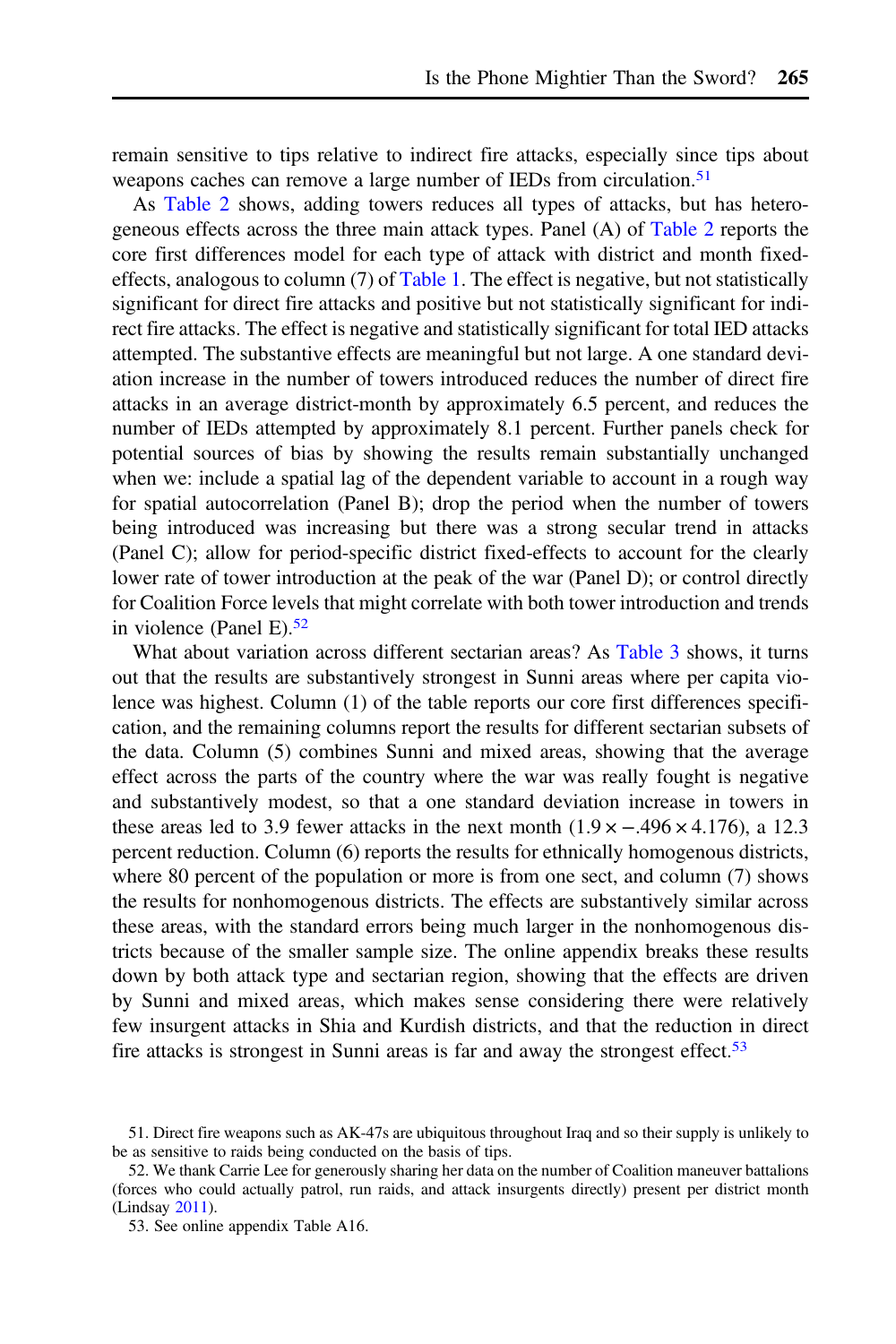| Dependent variable: First<br>difference of attacks/<br>100,000 | $(1)$ All attacks | (2) Direct fire                                 | (3) Indirect<br>fire | $(4)$ Total IED<br>attempts                                                                                    | $(5)$ IEDs cleared/<br>total attempts |
|----------------------------------------------------------------|-------------------|-------------------------------------------------|----------------------|----------------------------------------------------------------------------------------------------------------|---------------------------------------|
|                                                                |                   | Panel A: Full sample                            |                      |                                                                                                                |                                       |
| Lagged first difference of<br>tower count                      | $-0.149**$        | $-0.0449$                                       | 0.00525              | $-0.065*$                                                                                                      | $-0.003$                              |
|                                                                | (0.070)           | (0.033)                                         | (0.0083)             | (0.037)                                                                                                        | (0.004)                               |
| <i><b>Observations</b></i>                                     | 3.654             | 3,654                                           | 3,654                | 3,654                                                                                                          | 1,701                                 |
| R-squared                                                      | 0.07              | 0.03                                            | 0.09                 | 0.05                                                                                                           | 0.02                                  |
|                                                                |                   | Panel B: Full sample with spatial lag           |                      |                                                                                                                |                                       |
| Lagged first difference of<br>tower count                      | $-0.140**$        | $-0.0443$                                       | 0.0049               | $-0.056*$                                                                                                      | $-0.0027$                             |
|                                                                | (0.069)           | (0.033)                                         | (0.008)              | (0.032)                                                                                                        | (0.004)                               |
| Spatial lag of dependent<br>variable                           | $0.0323***$       | $0.0106**$                                      | 0.0022               | $0.0433***$                                                                                                    | $-0.0326$                             |
|                                                                | (0.008)           | (0.0042)                                        | (0.004)              | (0.013)                                                                                                        | (0.030)                               |
| <i><b>Observations</b></i>                                     | 3.654             | 3.654                                           | 3.654                | 3.654                                                                                                          | 1.701                                 |
| R-squared                                                      | 0.12              | 0.04                                            | 0.09                 | 0.12                                                                                                           | 0.02                                  |
|                                                                |                   | Panel C: Without 2008                           |                      |                                                                                                                |                                       |
| Lagged first difference of<br>tower count                      | $-0.184**$        | $-0.0631*$                                      | 0.0045               | $-0.075**$                                                                                                     | $-0.0006$                             |
|                                                                | (0.075)           | (0.037)                                         | (0.009)              | (0.036)                                                                                                        | (0.004)                               |
| <i><b>Observations</b></i>                                     | 2,898             | 2,898                                           | 2,898                | 2,898                                                                                                          | 945                                   |
| R-squared                                                      | 0.07              | 0.03                                            | 0.09                 | 0.06                                                                                                           | 0.03                                  |
| Lagged first difference of<br>tower count                      | $-0.149**$        | $-0.050$                                        | 0.007                | Panel D: With period-specific district fixed-effects (period breaks at August 2006 and June 2007)<br>$-0.062*$ | $-0.0032$                             |
|                                                                | (0.068)           | (0.034)                                         | (0.008)              | (0.034)                                                                                                        | (0.005)                               |
| <i><b>Observations</b></i>                                     | 3.654             | 3.654                                           | 3,654                | 3.654                                                                                                          | 1.701                                 |
| R-squared                                                      | 0.11              | 0.05                                            | 0.12                 | 0.08                                                                                                           | 0.02                                  |
|                                                                |                   | Panel E: Controlling for coalition force levels |                      |                                                                                                                |                                       |
| Lagged first difference of<br>tower count                      | $-0.150**$        | $-0.047$                                        | 0.0051               | $-0.064*$                                                                                                      | $-0.0018$                             |
|                                                                | (0.070)           | (0.034)                                         | (0.0084)             | (0.033)                                                                                                        | (0.004)                               |
| <i><b>Observations</b></i>                                     | 3.528             | 3.528                                           | 3,528                | 3.528                                                                                                          | 1,575                                 |
| R-squared                                                      | 0.071             | 0.034                                           | 0.090                | 0.055                                                                                                          | 0.032                                 |

### <span id="page-20-0"></span>TABLE 2. Impact of increased cellphone coverage by attack type

Notes: Unit of analysis for violence is district/month, February 2004 to January 2009. Violent events based on data on MNF-I SIGACT-III database. Cell tower data provided by Zain Iraq. Population data from Oak Ridge National Laboratory [\(2008\)](#page-27-0) gridded population data and World Food Programme surveys (2004, 2006, and 2008). Coalition force levels from Lindsay [2011.](#page-27-0) Analysis restricted to sixty-three districts in which Zain operated during period under study. Robust standard errors, clustered at the district level in parentheses. All results include district and month fixed-effects. Significance shown as  ${}^*p$  < .10;  ${}^*p$  < .05;  ${}^*{}^*p$  < .01.

These patterns imply first that the human-intelligence mechanism is key. Expanding coverage creates new collection channels for signals intelligence in all regions, but we expect the impact of providing people a safer way to share tips to be larger in Sunni areas because (1) Coalition forces' ability to run human sources would be weakest and (2) in-group policing by insurgents would be most effective. If the reader agrees with that expectation, then the fact that these areas see the largest proportional declines from introducing coverage should be suggestive. Second, the fact that the effects are of similar magnitude for direct fire and IED attacks (nearly identical if we drop 2008 from the analysis) makes it seem unlikely that expanding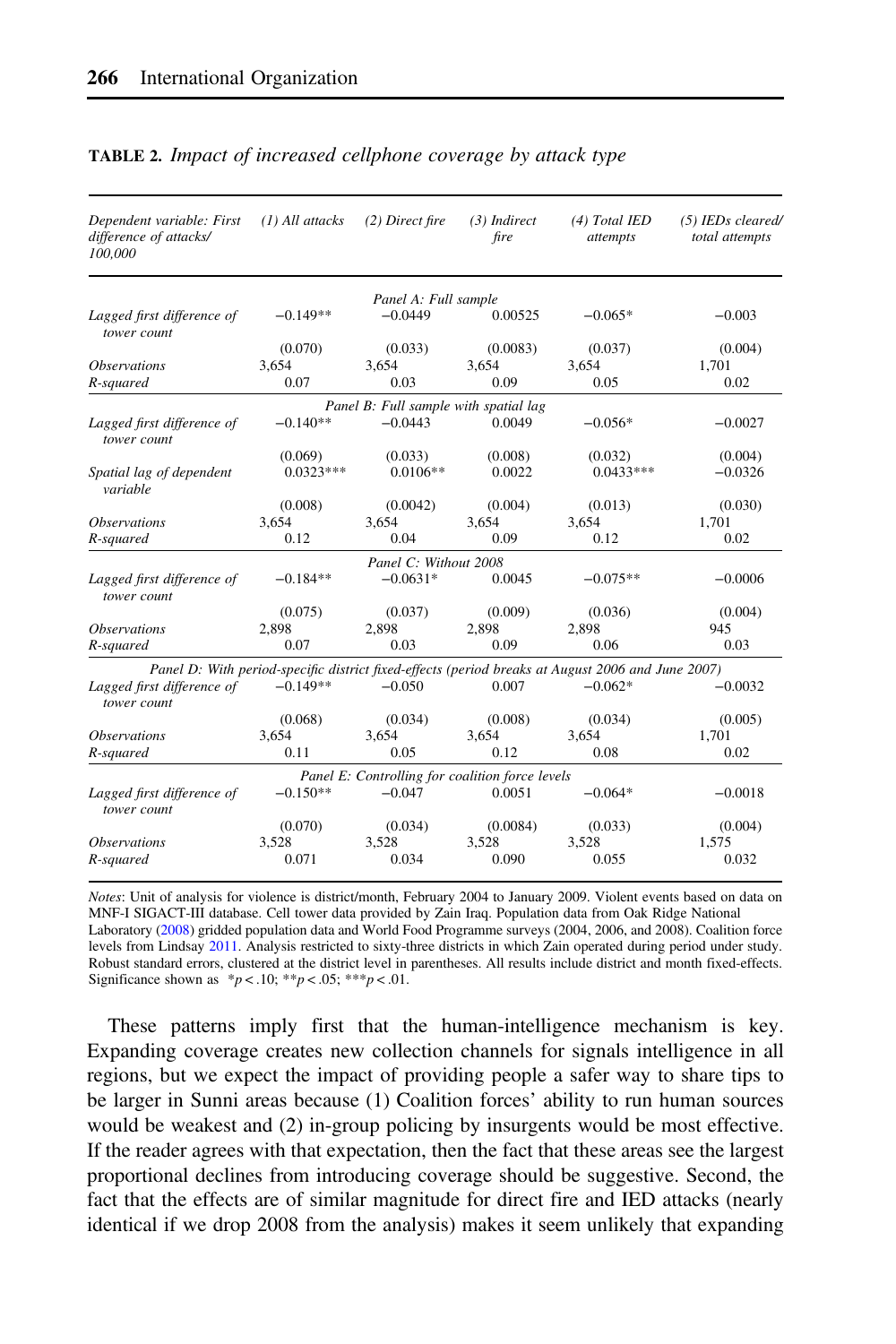| Dependent variable: First difference of attacks/<br>100,000 | $(1)$ All areas       | $(2)$ Mixed        | (3) Kurd/Shia        | (4) Sunni           | (5) Mixed/Sunni     | $(6)$ Ethnically<br>homogenous | (7) Nonhomogeneous |
|-------------------------------------------------------------|-----------------------|--------------------|----------------------|---------------------|---------------------|--------------------------------|--------------------|
| Lagged first difference of tower count                      | $-0.149**$<br>(0.070) | $-0.251$<br>(0.19) | $-0.0096$<br>(0.058) | $-2.259*$<br>(1.07) | $-0.496*$<br>(0.29) | $-0.195**$<br>(0.083)          | $-0.184$<br>(0.15) |
| <i>Observations</i>                                         | 3.654                 | 580                | 2.436                | 638                 | 1.218               | 2.784                          | 870                |
| Number of districts                                         | 63                    | 10                 | 42                   | 11                  | 21                  | 48                             | 15                 |
| R-squared                                                   | 0.07                  | 0.30               | 0.10                 | 0.23                | 0.18                | 0.06                           | 0.21               |

#### <span id="page-21-0"></span>TABLE 3. Impact of increased cellphone coverage by sectarian area

Notes: Unit of analysis for violence is district/month, February 2004 to January 2009. Violent events based on data on MNF-I SIGACT-III database. Cell tower data provided by Zain Iraq. Population data from Oak Ridge National Laboratory ([2008](#page-27-0)) gridded population data and World Food Programme surveys (2004, 2006, and 2008). Sectarian data from ESOC developed by attributing LandScan data according to maps by Michael Izady made available through the Gulf 2000 website. Analysis restricted to sixty-three districts in which Zain operated during period under study. Robust standard errors, clustered at the district level in parentheses. All results include month and district fixed-effects. Significance shown as  $\gamma p < 0.05$ ; \*\*\*p < .01.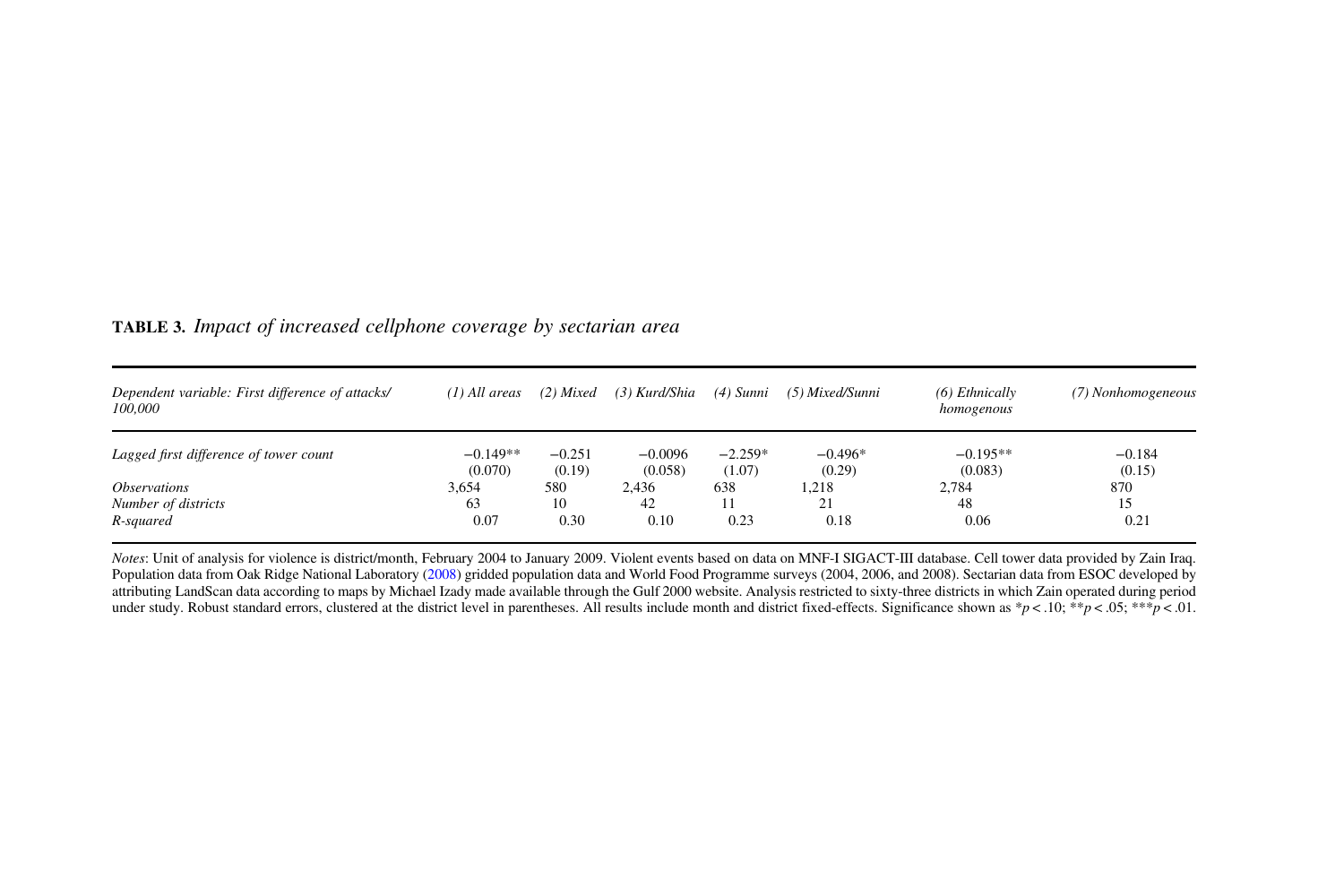<span id="page-22-0"></span>coverage substantially eased coordination. If it had, the effect on direct fire attacks, which require more coordination, should have been muted.

## Tower-level Results

Our tower-level analysis employs a before/after difference-in-differences design that compares towers introducing new coverage ("new towers") with those that mainly reinforce existing one ("reinforcing towers").

Table 4 shows that mean levels of violence per fifteen-day period at the tower level are much lower in the 120 days after the on-air date for new towers, but not for reinforcing ones. Panel (A) shows the results of the standard difference-in-differences regression, which does not account for secular trends. Panel (B) shows the results controlling for broad secular trends with quarter fixed-effects. The difference is striking. The positive change in average per-period violence after introduction of a reinforcing tower that we see in panel (A) is an artifact of secular trends. Once quarter fixed-effects are added, the positive mean shift disappears but the negative mean shift in areas where towers add 10 percent or more new coverage remains substantively and statistically strong. Indeed, in panel (B) the reduction in violence from new towers is statistically robust and substantively consistent across coverage thresholds. At the 50 percent threshold, turning on a new tower predicts .896 fewer attacks per period, more

| Coverage threshold for "new"<br>towers | $(1) 10\%$                                                   | $(2)$ 30%                                   | $(3) 50\%$ | (4) 70%   | (5)90%    |
|----------------------------------------|--------------------------------------------------------------|---------------------------------------------|------------|-----------|-----------|
|                                        |                                                              | Panel A: Standard difference-in-differences |            |           |           |
| Post                                   | $1.10***$                                                    | $1.01***$                                   | $0.97***$  | $0.93***$ | $0.91***$ |
|                                        | (0.21)                                                       | (0.19)                                      | (0.19)     | (0.19)    | (0.18)    |
| $Post \times new$                      | $-1.02***$                                                   | $-0.90**$                                   | $-0.74***$ | $-0.53*$  | $-0.44$   |
|                                        | (0.31)                                                       | (0.37)                                      | (0.27)     | (0.28)    | (0.32)    |
| <i><b>Observations</b></i>             | 29,744                                                       | 29,744                                      | 29.744     | 29.744    | 29,744    |
| Number of towers                       | 1.859                                                        | 1,859                                       | 1,859      | 1,859     | 1,859     |
| R-squared                              | 0.74                                                         | 0.74                                        | 0.74       | 0.74      | 0.74      |
|                                        | Panel B: Quarter fixed-effects to control for secular trends |                                             |            |           |           |
| Post                                   | $-0.07$                                                      | $-0.17$                                     | $-0.22$    | $-0.24$   | $-0.26$   |
|                                        | (0.20)                                                       | (0.19)                                      | (0.18)     | (0.18)    | (0.18)    |
| $Post \times new$                      | $-1.07***$                                                   | $-0.87**$                                   | $-0.67**$  | $-0.61*$  | $-0.52$   |
|                                        | (0.32)                                                       | (0.40)                                      | (0.32)     | (0.34)    | (0.39)    |
| <i><b>Observations</b></i>             | 29,744                                                       | 29,744                                      | 29,744     | 29,744    | 29,744    |
| Number of towers                       | 1.859                                                        | 1.859                                       | 1.859      | 1.859     | 1.859     |
| R-squared                              | 0.75                                                         | 0.75                                        | 0.75       | 0.75      | 0.75      |

TABLE 4. Impact of introducing cellular communications for tower areas

Notes: Unit of analysis for violence is tower/fifteen-day period. Tower coverage areas created by a four-kilometer radius around cellphone towers in urban areas and twelve-kilometer radius in rural areas. Violent events based on data on MNF-I SIGACT-III database. Cell tower data provided by Zain Iraq. Population data from Oak Ridge National Laboratory ([2008](#page-27-0)) gridded population data. Includes only towers with at least eight periods before and after on-air date. Robust standard errors, clustered at the tower level in parentheses. All specifications include tower fixed-effects. Significance shown as  ${}^*p$  < .10;  ${}^{**}p$  < .05;  ${}^{***}p$  < .01.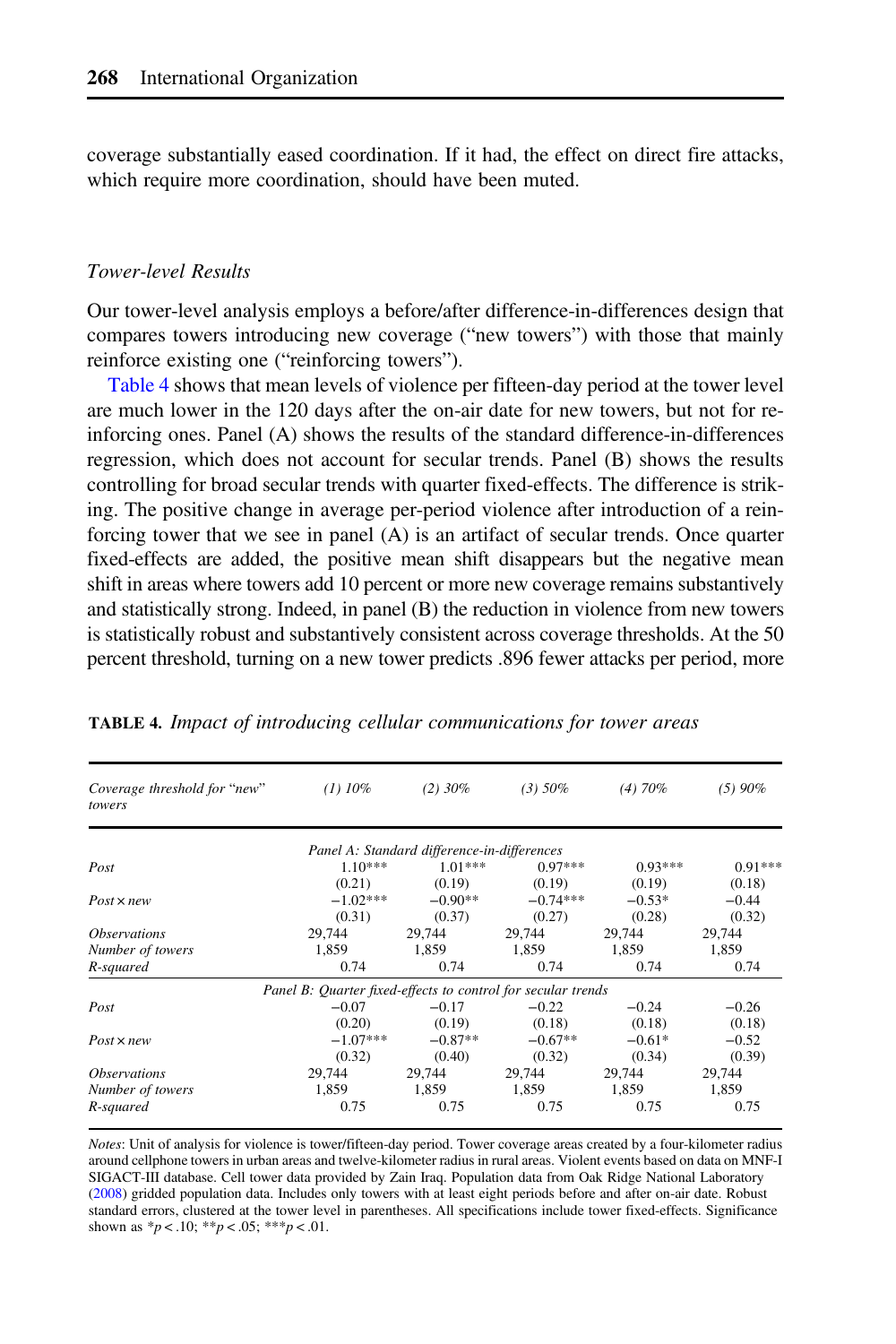than half the mean level of violence in tower areas that provide 50 percent new coverage. The online appendix repeats the analysis of [Table 4](#page-22-0) dropping coverage areas that introduce intermediate levels of new coverage, that is, towers that cover between 10 percent new area and the threshold for being a "new" area in Panel A.<sup>54</sup> The difference-in-difference estimate is substantively larger and more statistically significant at higher coverage thresholds with this specification, as it should be when the treatment contrast is between towers that introduce substantial new coverage and those that introduce no new coverage.

Once we net out the broad secular trends, it appears that introducing coverage is violence reducing at the local level, but that building reinforcing towers is not. [Table 5](#page-24-0) shows that, just as with the district-level results, the effect is statistically strongest for IED attacks. The impact of coverage is positive for indirect fire attacks but statistically insignificant for more lenient interpretations of what constitutes new coverage. This is consistent with an information mechanism insofar as it indicates tactical substitution wherein insurgents seeking to attack newly covered areas do so with methods that do not require that they physically go to those areas.

The tower-level effects do vary a bit by period, though the introduction of new coverage always reduces violence relative to overall trends in tower catchment areas that do not expand coverage.<sup>55</sup> Panel A excludes towers turned on during the period in 2006–2007 when tower construction slowed. Panel B drops towers built after 2007. The results mirror those in the full sample because there is a clear negative impact of towers that provide at least 20 percent new coverage on IED attacks relative to the change in tower catchments that provide less than that. Our ability to control for broad secular trends in areas getting new towers is reduced when we exclude certain periods (the mean shift after reinforcing tower introduction is statistically significant in many of these models), however the core result that violence drops more in new tower catchments (the interaction term) remains robust.

The geographic nature of the spillovers from the introduction of new towers is also informative. If introducing new coverage simply pushed insurgents to relocate, then we might see a near term increase in attacks in a ring around new coverage areas. Alternatively, if new coverage made it easier for counterinsurgents to acquire information that facilitated raids that disrupt insurgent activity over a larger area, then we might expect violence to drop in the area adjacent to new towers, but not that adjacent to existing towers. The online appendix shows that insurgent violence drops faster in the four-kilometer ring around new coverage areas than in similarly sized rings around preexisting coverage areas.<sup>56</sup> Since insurgents in Iraq organized in units that covered areas larger than immediate coverage areas this pattern is consistent

<sup>54.</sup> See online appendix Table A17.

<sup>55.</sup> Online appendix Table A18 reports these results by attack type.

<sup>56.</sup> See online appendix Table A17. Panel A reports the results from estimating equation ([2\)](#page-15-0) with violence in the ring around the coverage area as the LHS variable. Panel B reports the same specification adding controls for the contemporaneous number of attacks within the main coverage area.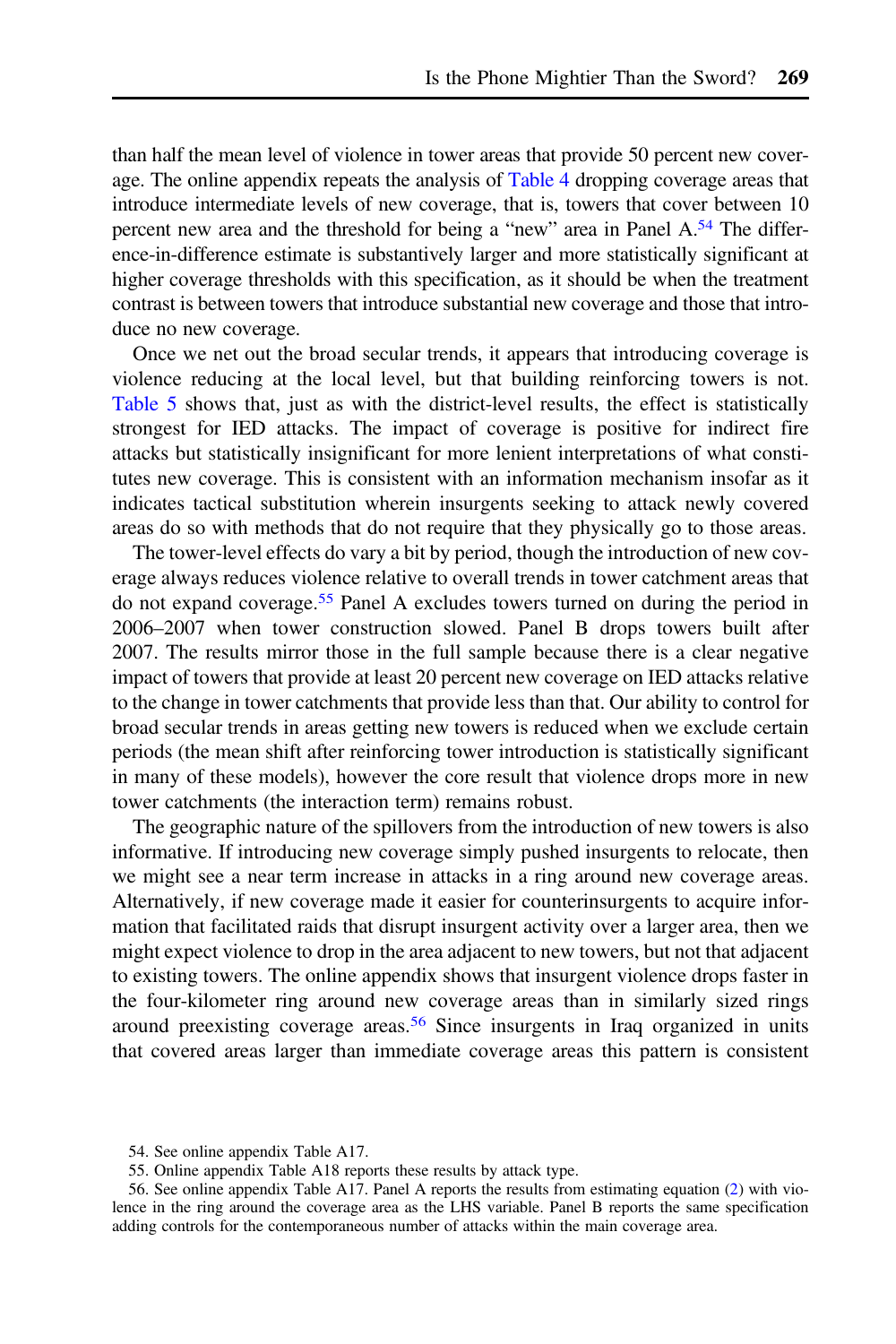<span id="page-24-0"></span>with our interpretation that the violence reduction engendered by turning on new coverage reflects an increased ability of counterinsurgents to act against militants.

| Dependent variable         | $(1)$ All attacks | $(2)$ Direct fire                                     | $(3)$ Indirect fire | (4) Total IED attempts |
|----------------------------|-------------------|-------------------------------------------------------|---------------------|------------------------|
|                            |                   | Panel A: Coverage threshold for "new" towers = $20\%$ |                     |                        |
| Post                       | $-0.15$           | $-0.17$                                               | $-0.021$            | $-0.074$               |
|                            | (0.19)            | (0.11)                                                | (0.042)             | (0.088)                |
| $Post \times new$          | $-0.89**$         | $-0.24$                                               | 0.064               | $-0.42***$             |
|                            | (0.37)            | (0.19)                                                | (0.050)             | (0.13)                 |
| <i><b>Observations</b></i> | 29,744            | 29,744                                                | 29,744              | 29,744                 |
| R-squared                  | 0.75              | 0.64                                                  | 0.31                | 0.80                   |
|                            |                   | Panel B: Coverage threshold for "new" towers = $50\%$ |                     |                        |
| Post                       | $-0.22$           | $-0.19*$                                              | $-0.025$            | $-0.090$               |
|                            | (0.18)            | (0.10)                                                | (0.041)             | (0.085)                |
| $Post \times new$          | $-0.67**$         | $-0.16$                                               | $0.12**$            | $-0.45***$             |
|                            | (0.32)            | (0.16)                                                | (0.056)             | (0.13)                 |
| <i><b>Observations</b></i> | 29,744            | 29,744                                                | 29,744              | 29,744                 |
| R-squared                  | 0.75              | 0.64                                                  | 0.31                | 0.80                   |
|                            |                   | Panel C: Coverage threshold for "new" towers = $80\%$ |                     |                        |
| Post                       | $-0.25$           | $-0.20**$                                             | $-0.024$            | $-0.11$                |
|                            | (0.18)            | (0.097)                                               | (0.040)             | (0.083)                |
| $Post \times new$          | $-0.58*$          | $-0.14$                                               | $0.16***$           | $-0.42***$             |
|                            | (0.35)            | (0.17)                                                | (0.058)             | (0.15)                 |
| <i><b>Observations</b></i> | 29,744            | 29,744                                                | 29,744              | 29,744                 |
| R-squared                  | 0.75              | 0.64                                                  | 0.31                | 0.80                   |

TABLE 5. Impact of increased cellphone coverage by attack type at different thresholds

Notes: Unit of analysis for violence is tower/fifteen-day period. Tower coverage areas created by a four-kilometer radius around cellphone towers in urban areas and twelve-kilometer radius in rural areas. Violent events based on data on MNF-I SIGACT-III database. Cell tower data provided by Zain Iraq. Population data from Oak Ridge National Laboratory [\(2008](#page-27-0)) gridded population data. Includes only towers with at least eight periods before and after on-air date. Robust standard errors, clustered at the tower level in parentheses for 1,859 towers. All specifications include tower and quarter fixed-effects. Significance shown as  $\frac{p}{q}$  < .10;  $\frac{p}{q}$  < .05;  $\frac{p}{q}$  < .01.

For one to believe the tower-level results are driven by omitted variable bias, the correlation between future violence and the week-to-week timing of where towers are placed would have to be massively stronger for new towers than for reinforcing towers installed at the same time. That seems unlikely, particularly since the correlation between the proportion of new coverage a tower provides and total violence over the 120 days after construction is negligible once district-specific violence has been taken into account.<sup>57</sup>

Overall then, the tower-level results provide additional evidence that the humanintelligence mechanism is driving the panel data results. Introducing cellphone coverage has a clear localized impact in reducing the number of IEDs in new coverage

<sup>57.</sup> In other words, controlling for violence at a level of geographic aggregation that is much larger than the tower-specific fixed-effects used in all the regressions in this section removes the correlation we would expect if there were a strong relationship between violence and the amount of new coverage towers provide. Results available on request.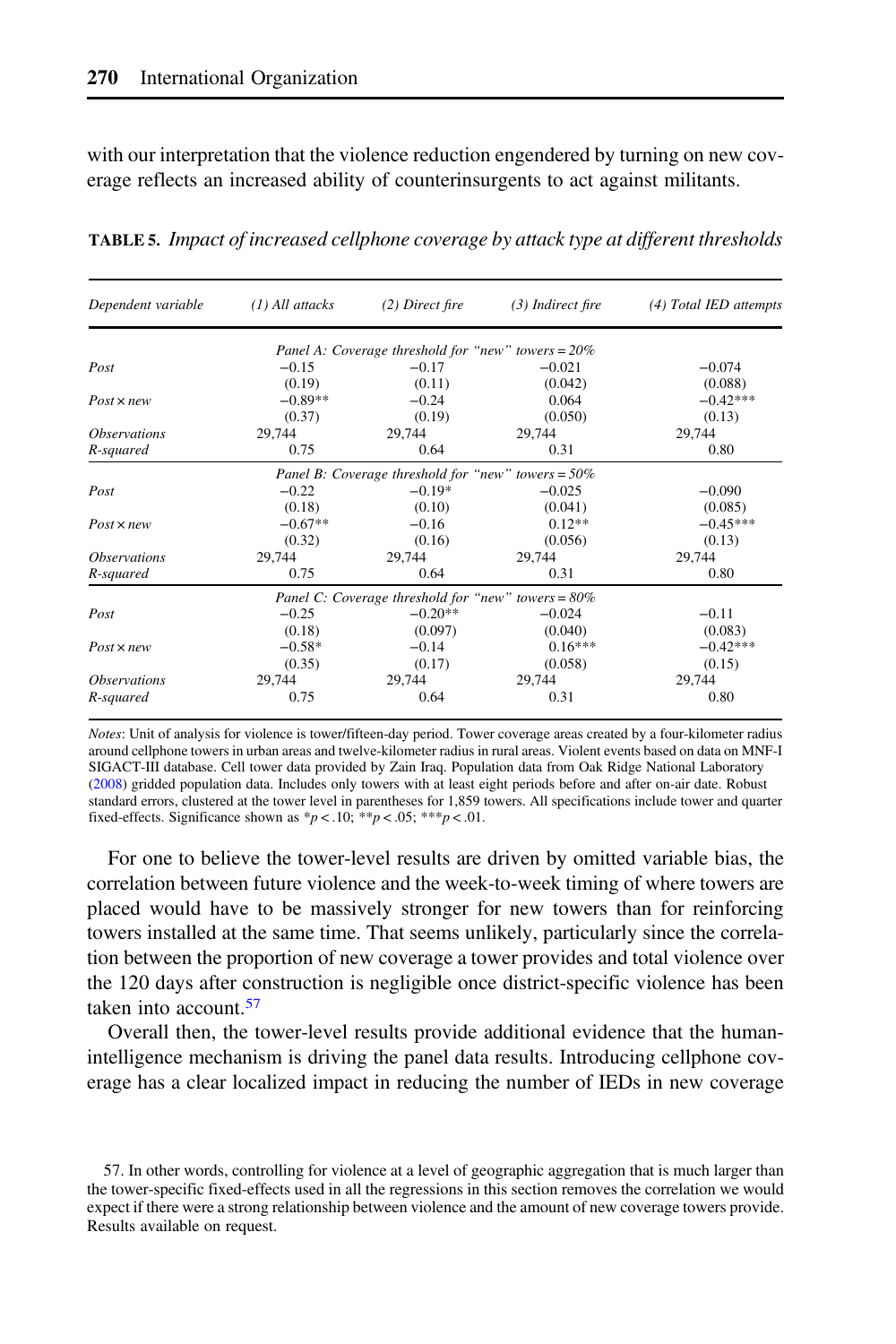areas but not in previously covered ones. This is particularly striking considering that putting coverage over an area increases the range of IED fusing options that should, if anything, decrease the proportion counterinsurgents can successfully neutralize.

# **Conclusion**

This article presents the first systematic examination of cellular communications' effect on political violence using novel micro-level data from Iraq. We find that cellphone network expansion reduced insurgent violence at both the district level and within specific tower coverage areas. Our conclusions have to remain somewhat cautious regarding the distinction between the human and the signals intelligence, since direct tests are impossible. However, we see that the reduction of violence applies at both the district and the local level. Also, the effect seems to be particularly strong in Sunni areas. Had the signals-intelligence mechanism been solely responsible for the decrease in violence, we should have seen an effect at the district but not the local level, and there should not have been any differences between sectarian areas since it was possible to implement signals intelligence gathering across all of them. These results suggest (with some uncertainty of course) that cellphone coverage reduces insurgent violence largely because it enhances voluntary information flow from noncombatants to counterinsurgents by reducing the risks of informing. We expect similar results to hold wherever government security services (and their allies) have a robust ability to act on the increase in human and signals intelligence that expanded cellular coverage provides.

These results speak to a number of literatures. First, they contribute to a growing body of literature demonstrating the beneficial effects of expanding communications opportunities.<sup>58</sup> Our findings suggest cellular communications may confer a range of governance and stability advantages that have not previously been tested in this literature. Second, they highlight the importance of civilian decisions that fall far below the threshold of actually participating in the conflict and are not subject to collective action problems. That such decisions can be critical suggests political science theories may have greatly overestimated what it takes to dramatically change the dynamics of conflicts.

Third, the results also speak to debates about what kinds of ethnic concentrations increase the risk of civil war,  $59$  and to discussions of why insurgencies are more successful when operating from rural areas. $60$  The question at issue in these debates is whether urban terrain makes it easier or harder for state security forces to control violent groups. The key argument on the "easier" side is that in urban areas many people necessarily have information on the insurgents, by virtue of simple population

<sup>58.</sup> See Jensen [2011;](#page-27-0) and Aker [2010](#page-26-0).

<sup>59.</sup> Weidmann [2009](#page-28-0).

<sup>60.</sup> See Kocher [2004;](#page-27-0) Bates [2008](#page-26-0); and Staniland [2010.](#page-27-0)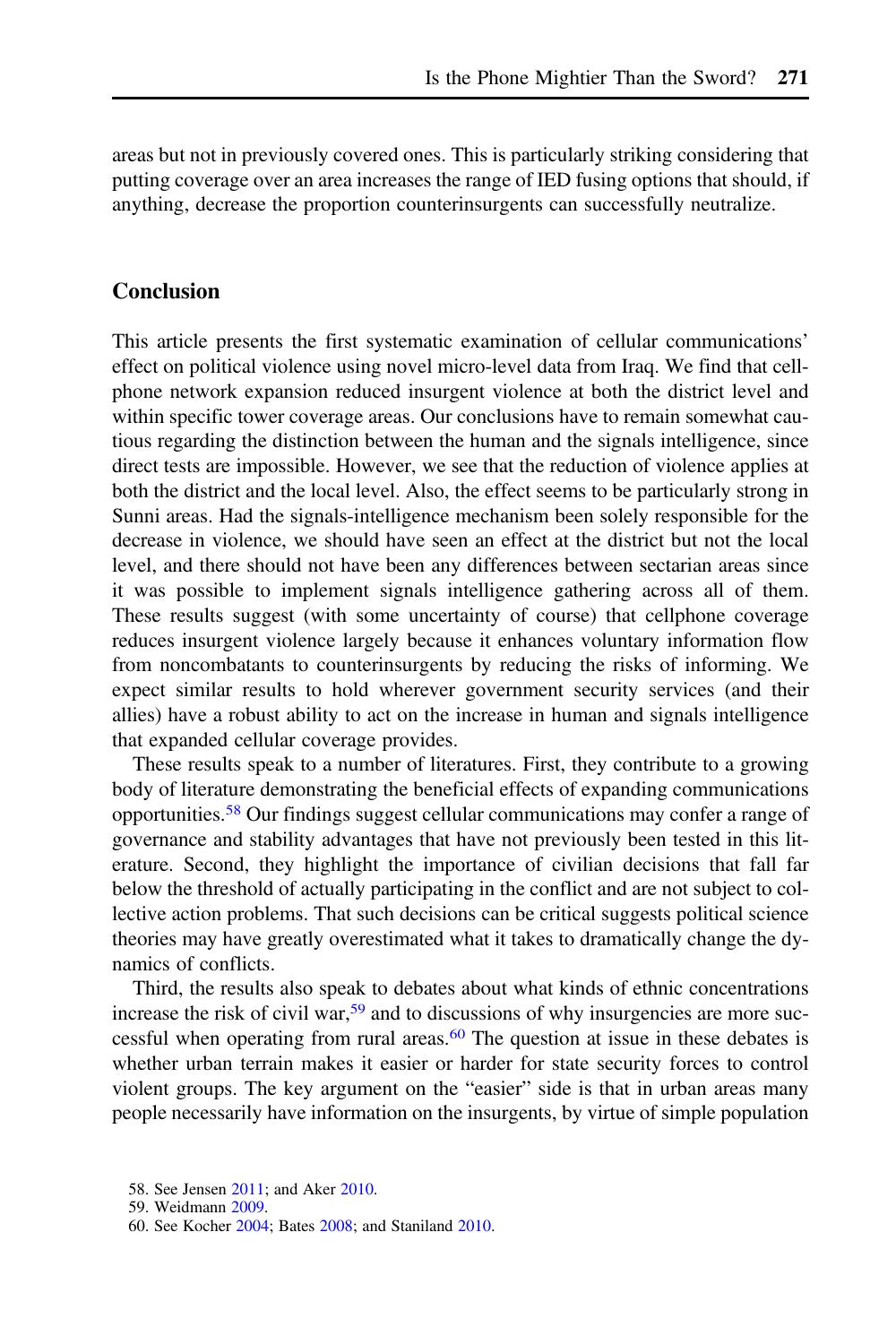<span id="page-26-0"></span>density, which makes them acutely vulnerable to informants. By showing that exogenous environmental changes that reduce the cost of informing leads to a clear and unambiguous reduction in insurgent violence, we provide solid empirical grounding for a mechanism discussed, but never tested, in this literature.

Fourth, and perhaps most importantly, these results are highly relevant to ongoing policy in all countries facing active insurgencies and the need to grow their wireless infrastructure. For countries such as Colombia, India, Pakistan, and Thailand, the policy debates typically hinge on how tightly regulated access to phones and SIM cards should be. For the international community the debates are about the extent to which the expansion of cellular communications should be subsidized. In Afghanistan, for example, there was an extended discussion about whether or not foreign governments and aid agencies should work with telecommunications firms that made compromises with local militants to protect their towers and staff, with some arguing there should be little engagement so long as towers were being turned off at night when the Taliban demanded. Our analysis suggests that in addition to their economic impact, cellular coverage can carry counterinsurgency benefits, at least in a context with highly capable government forces. In such places, local governments and the international community may well want to subsidize the expansion of cellphone networks regardless of how the firms managing them interact with the locals.

## Supplementary Material

Replication data and an online appendix are available at [http://dx.doi.org/10.1017/](http://dx.doi.org/10.1017/S0020818313000489) [S0020818313000489.](http://dx.doi.org/10.1017/S0020818313000489)

## References

- Aker, Jenny C. 2010. Information from Markets Near and Far: Mobile Phones and Agricultural Markets in Niger. American Economic Journal: Applied Economics 2 (3):46–59.
- Andreas, Peter. 2002. Transnational Crime and Economic Globalization. In Transnational Organized Crime and International Security. Business as Usual? edited by Mats R. Berdal and Monica Serrano, 37–52. Boulder, CO: Lynne Rienner.
- Arquilla, John, David Ronfeldt, and Michele Zanini. 1999. Networks, Netwar, and Information-Age Terrorism. In Strategic Appraisal: The Changing Role of Information in Warfare, edited by Zalmay Khalilzad and John P. White, 75–112. Santa Monica, CA: RAND Corporation.
- Bahney, Benjamin, Howard J. Shatz, Carroll Ganier, Renny McPherson, and Barbara Sude. 2011. An Economic Analysis of the Financial Records of al-Qa'ida in Iraq. Santa Monica, CA: RAND Corporation.
- Bates, Robert H. 2008. When Things Fell Apart: State Failure in Late-Century Africa. New York: Cambridge University Press.
- Bellows, John, and Edward Miguel. 2009. War and Local Collective Action in Sierra Leone. Journal of Public Economics 93 (11–12):1144–57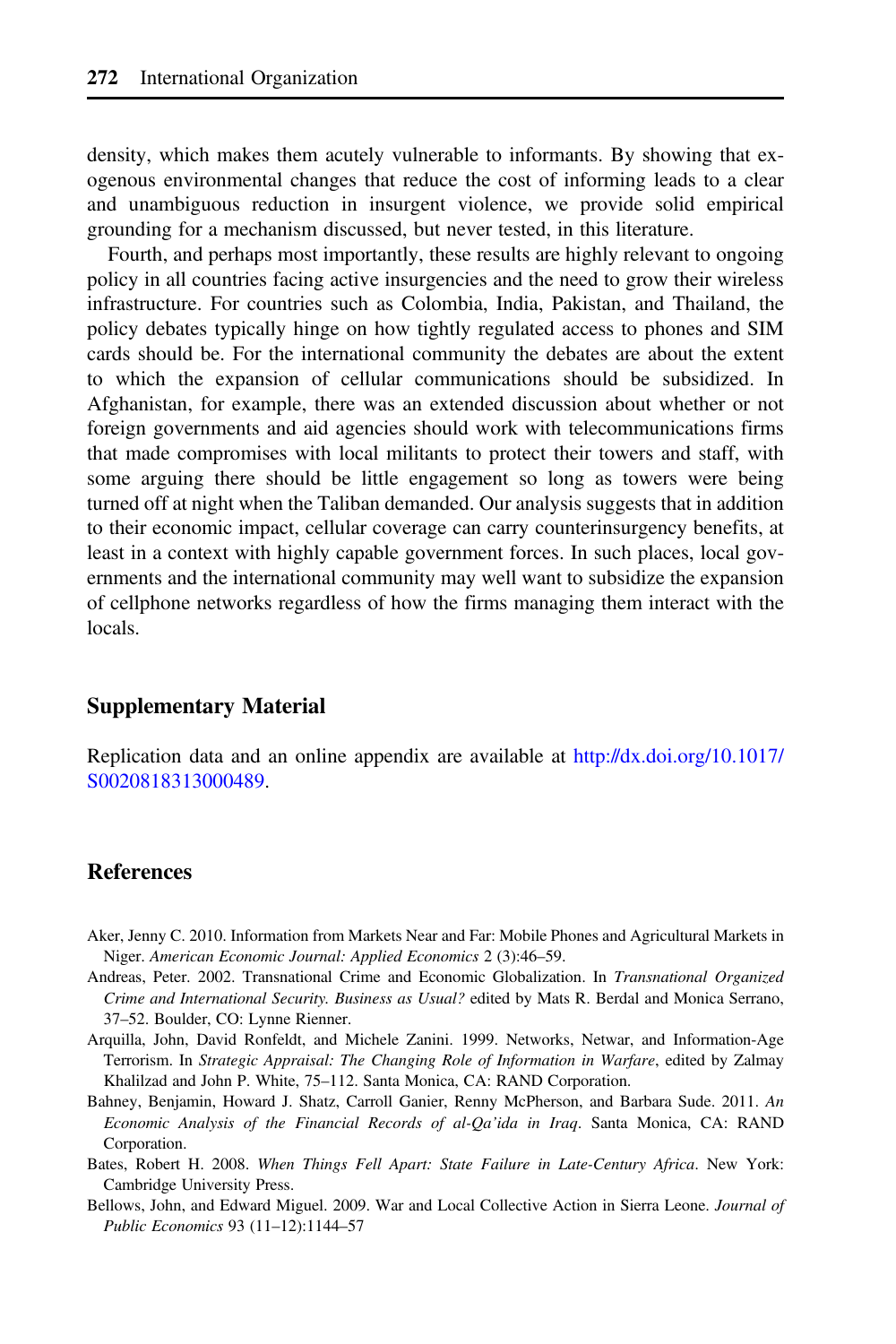- <span id="page-27-0"></span>Berman, Eli, Michael Callen, Joseph H. Felter, and Jacob N. Shapiro. 2011. Do Working Men Rebel? Insurgency and Unemployment in Iraq and the Philippines. Journal of Conflict Resolution 55 (4): 496–528.
- Berman, Eli, Joseph H. Felter, Jacob N. Shapiro, and Erin Troland. 2013. Modest, Secure, and Informed: Successful Development in Conflict Zones. NBER Working Paper 18674. Cambridge, MA: National Bureau of Economic Research.
- Berman, Eli, Jacob N. Shapiro, and Joseph H. Felter. 2011. Can Hearts and Minds Be Bought? The Economics of Counterinsurgency in Iraq. Journal of Political Economy 119 (4):766-819.
- Biddle, Stephen, Jeffrey A. Friedman, and Jacob N. Shapiro. 2012. Testing the Surge: Why Did Violence Decline in Iraq in 2007? International Security 37 (1):7–40.
- Condra, Luke N., and Jacob N. Shapiro. 2012. Who Takes the Blame? The Strategic Effects of Collateral Damage. American Journal of Political Science 56 (1):167–87.
- Cordesman, Anthony. 2005. Iraq's Evolving Insurgency. Washington, DC: Center for Strategic and International Studies.
- Diamond, Larry. 2010. Liberation Technology. Journal of Democracy 21 (3):69–83.
- Garrett, R. Kelly, and Paul N. Edwards. 2007. Revolutionary Secrets: Technology's Role in the South African Anti-Apartheid Movement. Social Science Computer Review 25 (1):13–26.
- Innes, Martin. 2006. Policing Uncertainty: Countering Terror Through Community Intelligence and Democratic Policing. Annals of the American Academy of Political and Social Science 605 (1):222-41.
- Jensen, Robert. 2011. The Digital Provide: Information (Technology), Market Performance, and Welfare in the South Indian Fisheries Sector. Quarterly Journal of Economics 122 (3):879–924.
- Kalyvas, Stathis N. 2006. The Logic of Violence in Civil War. New York: Cambridge University Press.
- Kocher, Matthew. 2004. Human Ecology and Civil War. University of Chicago. Unpublished manuscript, University of Chicago, Chicago.
- Leahy, Kevin. 2005. The Impact of Technology on the Command, Control, and Organizational Structure of Insurgent Groups. Master's thesis, US Army Command and General Staff College, Fort Leavenworth, KS.
- Lindsay, Carrie Lee. 2011. Iraq Order of Battle—District Level. Dataset. Stanford, CA: Stanford University.
- Lyall, Jason. 2010. Are Coethnics More Effective Counterinsurgents? Evidence from the Second Chechen War. American Political Science Review 104 (1):1–20.
- Muckian, Martin. 2006. Structural Vulnerabilities of Networked Insurgencies: Adapting to the New Adversary. Parameters 36 (Winter):14–25.
- Nunn, Nathan, and Leonard Wantchekon. 2011. The Slave Trade and the Origins of Mistrust in Africa. American Economic Review 101 (7):3221–52.
- Oak Ridge National Laboratory. 2008. LandScan Global Population Database. Oak Ridge, TN. Available at <<http://www.ornl.gov/landscan/>>. Accessed 14 June 2011.
- Pierskalla, Jan H., and Florian M. Hollenbach. 2013. Technology and Collective Action: The Effect of Cell Phone Coverage on Political Violence in Africa. American Political Science Review 107 (22):207–24.
- Shirky, Clay. 2011. The Political Power of Social Media. Foreign Affairs 90 (1):28–41.
- Staniland, Paul. 2010. Cities on Fire: Social Mobilization, State Policy, and Urban Insurgency. Comparative Political Studies 43 (12):1623–49.
- Strother, Tiffany. 2007. Cell Phone Use by Insurgents in Iraq. Shawnee, OK: Urban Warfare Analysis Center.
- Sundberg, Ralph, and Erik Melander. 2013. Introducing the UCDP Georeferenced Event Dataset. Journal of Peace Research 50 (4):523–32.
- US Department of Defense (DOD). 2008. Measuring Stability and Security in Iraq: March 2008 Report to Congress in Accordance with the Department of Defense Appropriations Act 2008. Washington, DC: Government Printing Office.
- US Government Accountability Office (GAO). 2007. The Department of Defense's Use of Solatia and Condolence Payments in Iraq and Afghanistan. Washington, DC: Government Printing Office.